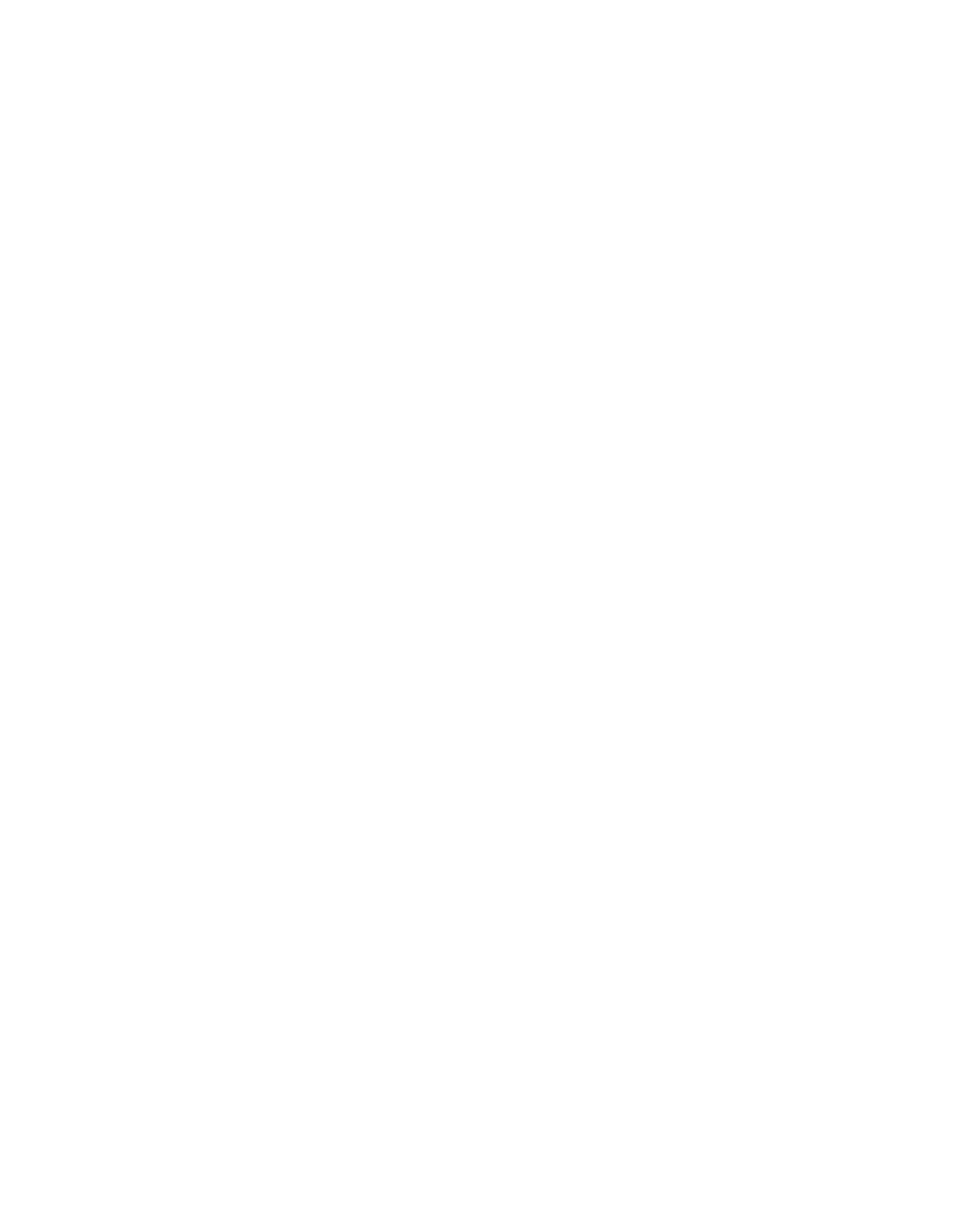# Necessary and Sufficient Conditions for Constraint Satisfaction in Switched Systems using Switch-Robust Control Invariant Sets

Claus Danielson, Leila Bridgeman, and Stefano Di Cairano

#### Abstract

This paper studies the control of constrained systems whose dynamics and constraints switch between a finite set of modes over time according to an exogenous input signal. We define a new type of control invariant sets for switched constrained systems, called switch-robust control invariant (switch-RCI) sets, that are robust to unknown mode switching and exploit available information on minimum dwell-time and admissible mode transitions. These switch-RCI sets are used to derive novel necessary and sufficient conditions for the existence of a control-law that guarantees constraint satisfaction in the presence of unknown mode switching with known minimum dwell-time. The switch-RCI sets are also used to design a recursively feasible model predictive controller (MPC) that enforces closed-loop constraint satisfaction for switched constrained systems. We show that our controller is non-conservative in the sense that it enforces constraints on the largest possible domain i.e. constraints can be recursively satisfied if and only if our controller is feasible. The MPC and switch-RCI sets are demonstrated on a vehicle lane-changing case study.

### 1 Introduction

Switched systems are a class of hybrid systems in which the dynamics switch between distinct modes over time according to a switching signal [1]. In particular, this paper considers the control of switched systems in which the switching signal is an exogenous input to the system. This often arises in applications where the dynamic mode is selected by some high-level control logic, for instance, gearshifts in vehicles [2], walking robots [3, 4], and HVAC systems with subsystem (de)activation [5, 6]. The switched systems studied in this paper are subject to mode dependent constraints on the state and input. We derive necessary and sufficient conditions for the existence of a controller that can enforce these constraints in the presence of unknown mode-switching. Furthermore, we provide an algorithm for computing the set of initial conditions where these necessary and sufficient conditions hold. Finally, we provide a recursively feasible model predictive controller that provides closed-loop constraint satisfaction.

If the mode can switch arbitrarily fast, then the switched system is equivalent to an uncertain system modeled by a differential inclusion. In particular, linear switched systems can be modeled as polytopic linear parameter varying systems [7–11]. For nonlinear switched systems with constraints, viability theory [12] can be used to characterize the set of states for which there exists a controller that enforces constraint satisfaction. However, many results from viability theory are non-constructive, whereas this paper includes a computationally efficient algorithm for computing the viability domain of the switched system and a model predictive controller for realizing constraint enforcement. Furthermore, viability theory and parameter varying systems are conservative when the mode switches are infrequent. In fact, it is well-known that switching modes can cause instability, even when each mode is stable [13]. However, if the amount of time the system dwells in each mode (called the dwell-time) is sufficiently large, then the switched system will inherit the stability of its modes [14]. This result was extended in [15] by only requiring that the average dwell-time between consecutive mode switches is sufficiently large. Thus, knowledge of the dwell-time of the switching signal can lead to less conservative stability analysis. This paper derives analogous dwell-time results for constraint satisfaction, rather than stability, in switched systems with state and input constraints.

In the first part of this paper, we characterize the set of initial conditions for which there exists a controller that can enforce constraints for all admissible switching sequences that possess a minimal dwell-time. This is accomplished using invariant sets, which are a fundamental tool for analyzing and controlling constrained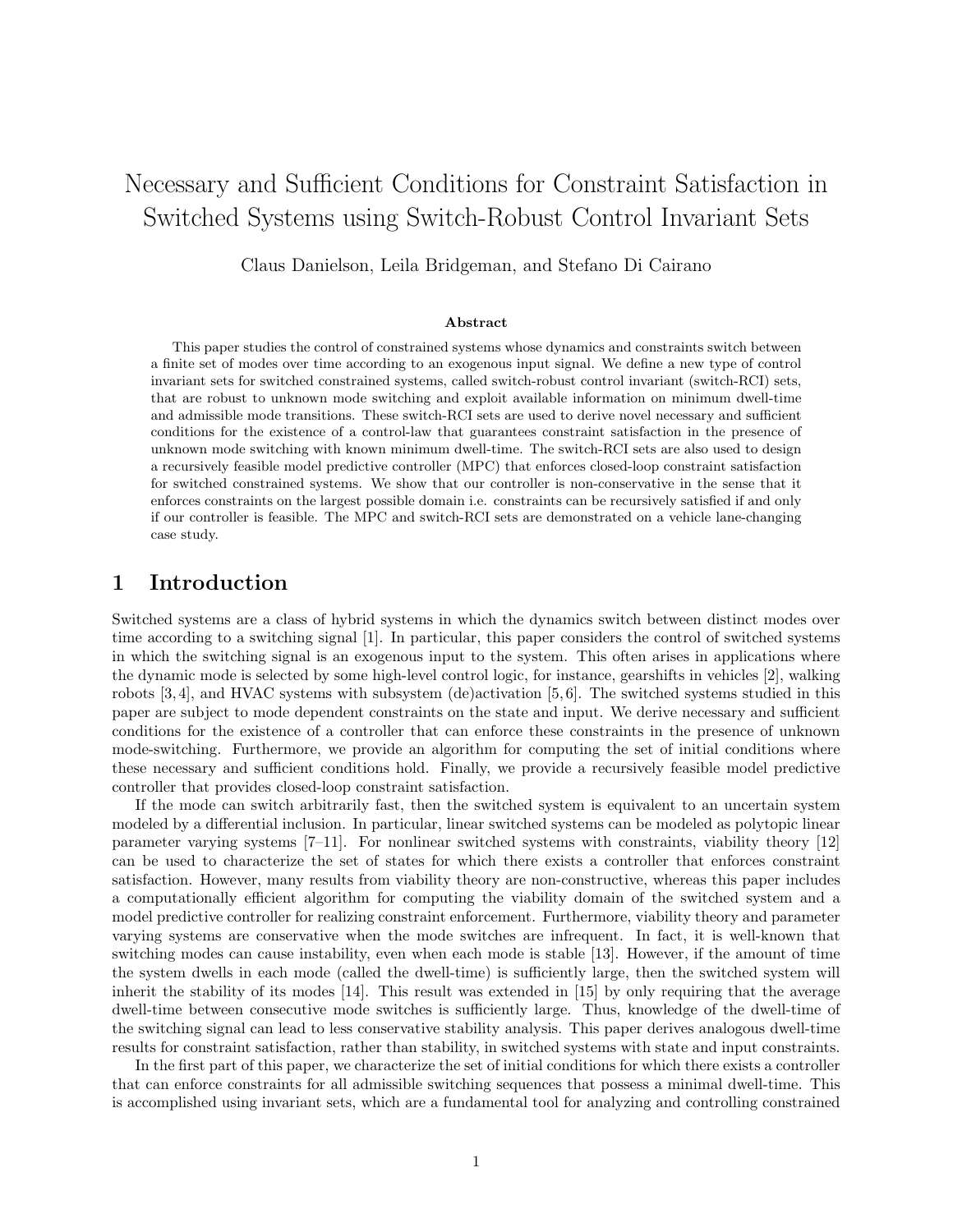systems [16]. Previous work [17] has studied robust control invariant sets for switched systems subject to external disturbances from a convex set where the mode-switching is the control input. In this paper, the roles of the control-inputs and disturbances are reversed i.e. the switching signal is the disturbance and the inputs to each mode are controlled, which obviously leads to substantially different results. The works [18,19] studied robust positive invariant sets for switched systems in which the switching signal is a disturbance, as in this paper. However, the class of switched systems studied did not include control inputs. Thus, this paper complements and extends those results [18, 19] to non-autonomous switched systems.

Controlled switched systems with exogenous switching were studied in [20] where  $\lambda$ -contractive sets were used to show asymptotic stability of the origin for linear switched systems. Although constraints on the states and inputs were not considered, the results from [20] can be used to derive sufficient local conditions for constraint satisfaction for linear switched systems, provided the state and input constraints contain the origin in their respective interiors. However, these sufficient conditions are not necessary since convergence is not required for constraint satisfaction. Indeed, the necessary conditions derived in this paper do not even require that the nonlinear dynamics of each mode share a common stabilizable equilibrium state.

In [21], conditions for constraint satisfaction were found by backward propagating the maximal control invariant subsets of the i-th mode state constraints and the one-step backward reachable sets for each mode j in a spanning sub-graph of the allowable mode transitions. The paper  $[21]$  continued by providing computationally efficient algorithms for approximating the set of initial states where their conditions hold. A similar approach can be found in [22]. This paper contributes alternative necessary and sufficient conditions for constraint satisfaction, which are better suited for model predictive control design, as we show in the second part of this paper. Likewise, another contribution of this paper is an algorithm for computing the set of all initial states where these conditions hold that only requires computing mode-dependent reachable sets, instead of mode-dependent invariant sets. This reduces the computational burden since the sub-algorithm for computing mode-dependent invariant sets requires repeated computation of mode-dependent reachable sets and may not converge in a finite-number of iterations.

The second part of this paper studies the synthesis of model predictive controllers for constraint enforcement for switched constrained systems. Previous work [22–27], has proposed model predictive control (MPC) architectures for switched systems and then study the closed-loop properties of these controllers. In particular, [26] studied the case where the MPC is given, and derives conditions to certify its asymptotic stability and recursive feasibility as a function of the dwell-time. In contrast, this paper begins by analyzing the open-loop properties of switched systems using their invariant sets and then uses this analysis to guide our controller synthesis. This approach leads to the design of a recursively feasible MPC that enforces closed-loop constraint satisfaction on the largest possible domain i.e. constraint satisfaction is possible if and only if our controller is feasible.

This paper is organized as follows. In Section 2, we formally define switch constrained systems and the constraint enforcement problem. In Section 3, we define switch-RCI sets and present our first two main contributions; (1) necessary and sufficient conditions for constraint satisfaction, and (2) an algorithm for computing the set of initial states for which these conditions hold. The algorithm we provide for computing these switch-RCI sets is a modification of the standard invariant set algorithm, meaning that we can harness existing numerical tools [35] from traditional constrained control [16] in our algorithm. In addition, we analyze the properties of switch-RCI sets. First, we provide simple conditions for when the switch-RCI sets are compact. Second, we provide a simple linear program for checking when switch-RCI sets are non-empty for linear switched systems with polytopic constraints. Since our conditions are necessary, the feasibility of this linear program tells us when constraint satisfaction is possible.

Our third main contribution is presented in Section 4 where we use switch-RCI sets to design model predictive controllers that enforce closed-loop constraint satisfaction. We show that our controllers are recursively feasible. Furthermore, we show that our controllers are not conservative, but rather enforce constraint satisfaction on the largest possible domain. For switched constrained linear systems with linear dynamics, polytopic constraints, and a quadratic (linear) cost, our MPC controllers can be formulated as a standard quadratic (linear) program. Thus, the computational complexity of our switched-MPC is comparable to traditional MPC.

In Section 5, we apply the proposed approach to a case study in vehicle lane-changing control. We model the lane-changing vehicle as a switched constrained system in order to decouple the high-level path-planning (choosing the lane) from the low-level path following (steering the vehicle). Switch-RCI sets are used to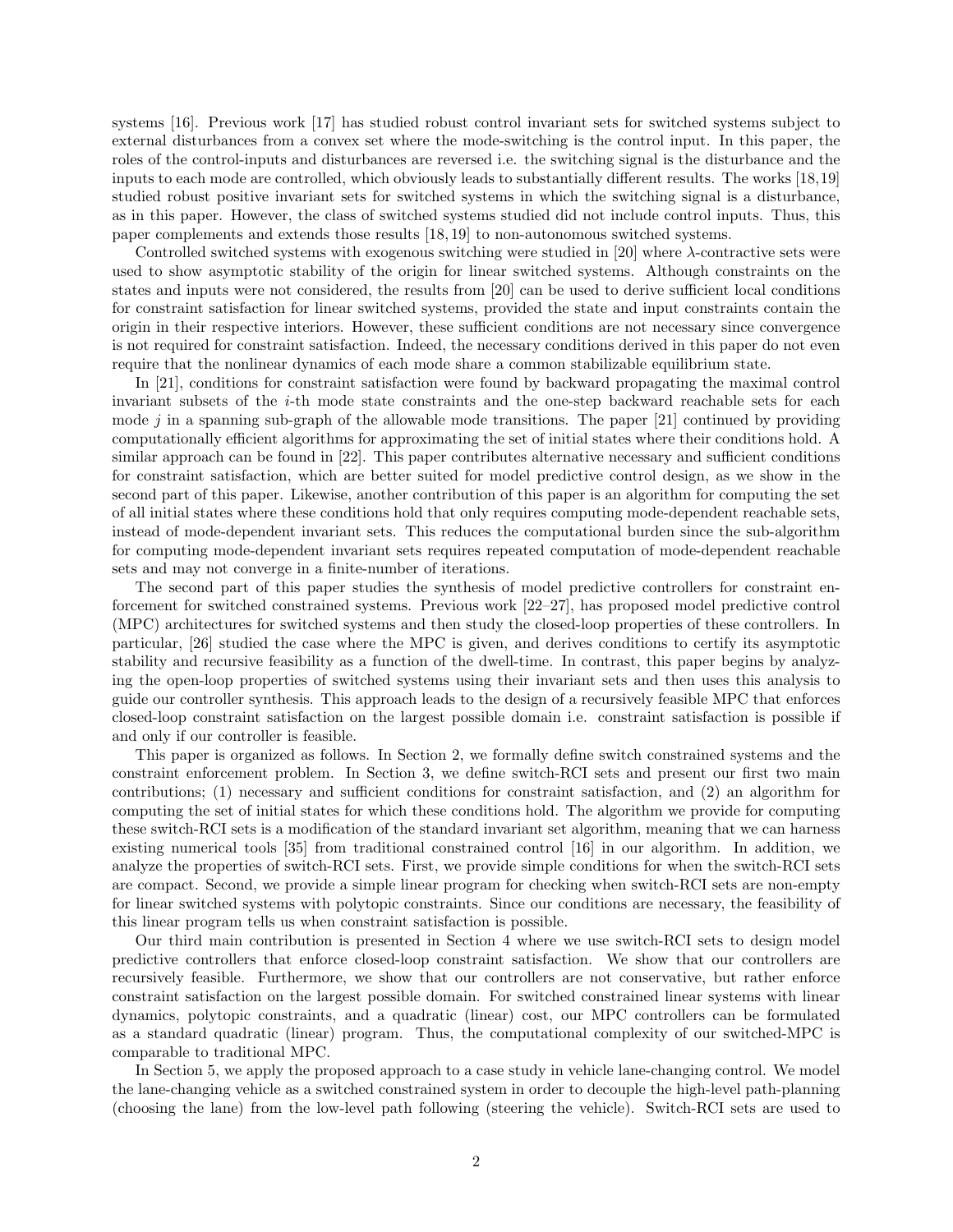design a path-following MPC with a mode-dependent prediction model that enforces the time-varying lane constraints specified by the high-level path-planner. The only restriction that the controller imposes on the path-planner is the minimum amount of time between lane change requests, i.e., the minimum dwell-time. Thus, switch-RCI sets could be used to simplify graph-based path-planners exploiting invariant sets [36–38].

The theoretical results presented in this paper make no assumptions about the state and input constraint sets. However, for the specific vehicle lane changing case study, we consider polytopic [28, 29], rather than ellipsoidal [30, 31], sets, for several reasons. First, polytopes naturally describe the lane boundaries and input constraints on the vehicle. Second, unlike ellipsoids [32], polytopes are closed under Minkowski addition, meaning that the reachable sets of switched linear systems with polytopic constraints, are polytopes. Indeed, the maximal switch-RCI sets are polytopes for this case study. In contrast, ellipsoidal sets can only (unsatisfactorily) approximate the system's reachable and invariant sets, whereas any convex set can be approximated with arbitrary precision by a polytope [33]. Third, polytopic sets are better suited for real-time optimization since the resulting MPC for the case study is a quadratic program [34]. In contrast, ellipsoidal sets would result in a quadratically constrained quadratic program, which is more computationally demanding and for which there are fewer options for real-time implementation.

#### 1.0.1 Definitions

A set C is control invariant for the system  $x^+ = f(x, u)$  if for any  $x \in C$ , there exists  $u \in U$  such that  $f(x, u) \in \mathcal{C}$ . A necessary and sufficient condition for control invariance is  $\mathcal{C} \subseteq \text{Pre}(\mathcal{C})$  where  $\text{Pre}(\Omega) = \{x :$  $\exists u, f(x, u) \in \Omega$ .

### 2 Problem Statement

In this section, we define switched constrained systems and formulate the constraint satisfaction problem.

### 2.1 Switched Constrained System

This paper studies the control of constrained systems whose dynamics and constraints switch between a finite set of modes over time. We consider the following switched constrained system

$$
x(t+1) = f_{\sigma(t)}(x(t), u(t))
$$
\n(1a)

$$
x(t) \in \mathcal{X}_{\sigma(t)} \tag{1b}
$$

$$
u(t) \in \mathcal{U}_{\sigma(t)} \tag{1c}
$$

where  $x(t) \in \mathbb{R}^{n_x}$  is the state and  $u(t) \in \mathbb{R}^{n_x^{(\sigma)}}$  is the input. The switching sequence  $\sigma : \mathbb{N} \to \mathbb{I}$  is an unknown exogenous input that switches the dynamics  $f_i: \mathbb{R}^{n_x} \times \mathbb{R}^{n_u} \to \mathbb{R}^{n_x}$  and the constraint sets  $\mathcal{X}_i \subseteq \mathbb{R}^{n_x}$  and  $\mathcal{U}_i \subseteq \mathbb{R}^{n_u^i}$  between a finite number of modes  $\mathbb{I} \subset \mathbb{N}$ . The number of inputs  $n_u^i$  may depend on the mode  $i \in \mathbb{I}$ .

Remark 1. The autonomous switched system

$$
x(t+1) = f_{\sigma(t)}(x(t))
$$

$$
x(t) \in \mathcal{X}_{\sigma(t)}
$$

is a special case of the switched system (1) with  $U_i = \{0\}$  for each mode  $i \in \mathbb{I}$ . Thus, this paper generalizes the results from [18, 19].

#### 2.2 Admissible Switching Sequences

The exogenous switching sequence  $\sigma$  acts as a disturbance on the switched system (1). In this section, we define the constraint set for this disturbance.

Two common constraints on the switching sequence are dwell-time restrictions and mode transition restrictions. The dwell-time of a mode  $i \in \mathbb{I}$  is the minimal amount of time the switching sequence  $\sigma : \mathbb{N} \to \mathbb{I}$ dwells in that mode

dwell<sub>i</sub>(
$$
\sigma
$$
) = min { $\tau_{s+1}$ – $\tau_s$  :  $\sigma(\tau_s)$  =  $i, s \in \mathbb{N}$  }.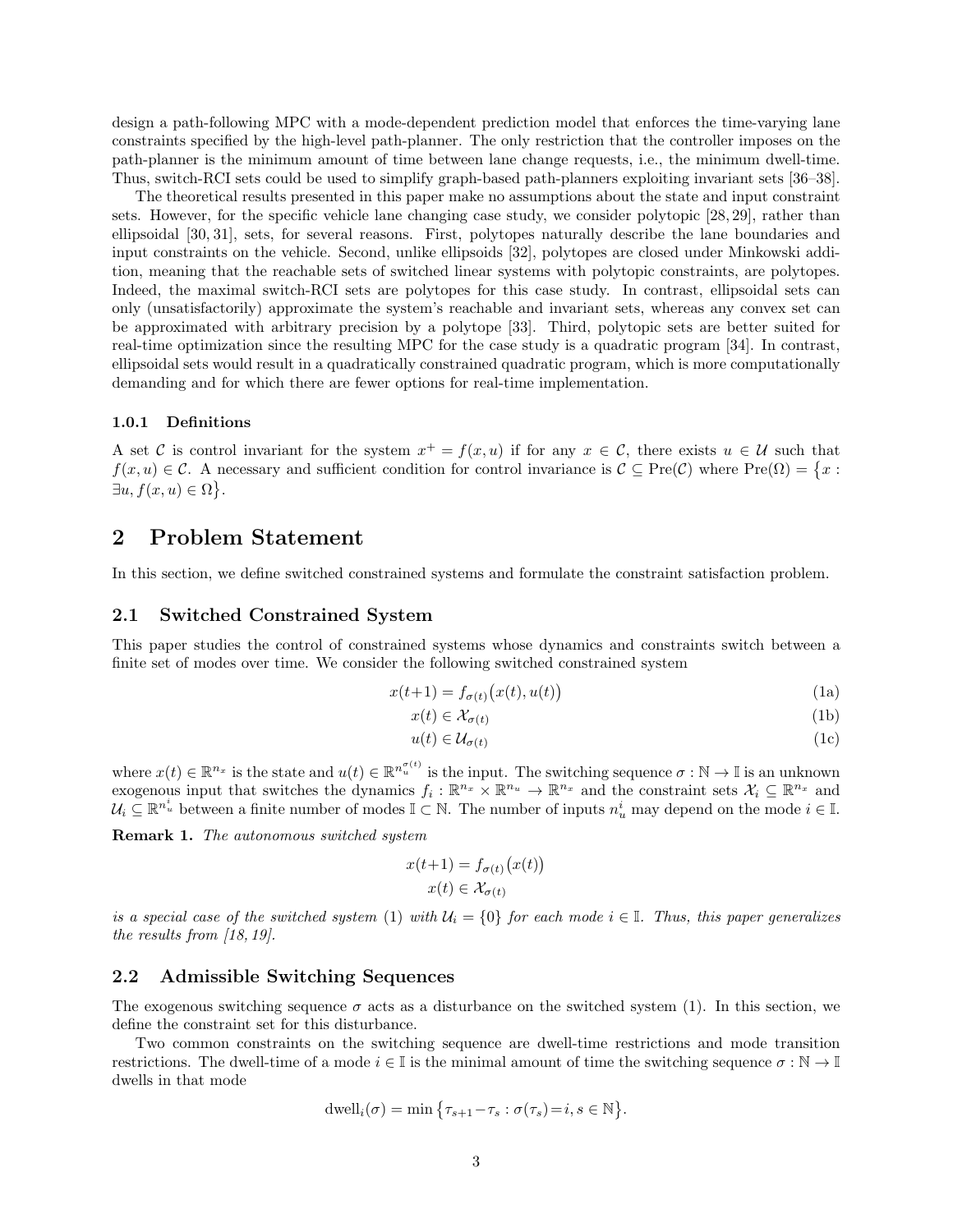where the switching instances  $\tau_s \in \mathbb{N}$  are the discrete-times at which the switching sequence changes mode  $\sigma(\tau_s) \neq \sigma(\tau_s - 1)$ . Restricting the dwell-times means that we only consider switching sequences  $\sigma$  with dwell-times of at least  $d_i$  time-instances for each mode  $i \in \mathbb{I}$ . Note that the unrestricted case is a special case of the constrained case with  $d_i = 1$  for each mode  $i \in \mathbb{I}$ . The properties of the time-varying system (1) depend on the remaining amount of dwell-time which we will denote by  $\delta(t)$  where

$$
\delta(t+1) = \begin{cases} \max\{\delta(t) - 1, 0\} & \text{if } \sigma(t+1) = \sigma(t) \\ d_{\sigma(t+1)} & \text{otherwise.} \end{cases}
$$

Another common constraint on the switching sequence  $\sigma$  is a restriction on the admissible mode transitions. The admissible mode transitions can be specified by a directed graph  $\mathbb{G} = (\mathbb{I}, \mathbb{E})$  where the graph nodes I are the modes of the switched system (1) and each directed edge  $(i, j) \in \mathbb{E}$  indicates that a switch from mode  $\sigma(\tau_s) = i$  to mode  $\sigma(\tau_{s+1}) = j$  is allowed. The unrestricted case is a special case of the constrained case where the mode transition graph G is the complete graph.

The set of switching sequences  $\sigma$  that satisfy the dwell-time and mode transition restrictions is described by the following disturbance set

$$
\Sigma(d, \mathbb{G}) = \{ \sigma : \mathbb{N} \to \mathbb{I} : \text{dwell}_i(\sigma) \ge d_i, (\sigma(\tau_s), \sigma(\tau_{s+1})) \in \mathbb{E}, \ \forall s \in \mathbb{N} \}.
$$

For brevity, we will often use the short-hand  $\Sigma = \Sigma(d, \mathbb{G})$ .

### 2.3 Problem Statement

The objective of this paper is to determine whether there exists a controller that guarantees constraint satisfaction for all admissible switching sequence  $\sigma \in \Sigma$ . This problem is formally stated below.

**Problem 1.** For which initial states  $x_0$ , modes  $\sigma_0$ , and remaining dwell-times  $\delta_0$  does there exist a controllaw  $u = \kappa(x, \sigma, \delta)$  that guarantees constraint satisfaction  $u(t) \in \mathcal{U}_{\sigma(t)}$  and  $x(t) \in \mathcal{X}_{\sigma(t)}$  for all admissible switching sequences  $\sigma \in \Sigma$  and future times  $t \geq t_0$ .

Problem 1 is analogous to the problem of stabilizing an unconstrained switched system. However, the analogy is imperfect. Two key issues specific to constraint satisfaction are highlighted below.

Constraint satisfaction is inherently a local property for switched systems (1) with non-trivial constraints  $\mathcal{X}_i \subset \mathbb{R}^{n_x}$ . Thus, we must consider the set of initial conditions for which it is possible to devise a control-law that guarantees constraint satisfaction. For switched systems (1), the initial conditions include, not only, the initial state  $x(t_0) = x_0$ , but also, the initial mode  $\sigma(t_0) = \sigma_0$  and the remaining dwell-time  $\delta(t_0) = \delta_0$ . Thus, Problem 1 was formulated in terms of the finding the initial conditions for which constraint satisfaction can be guaranteed.

The unknown nature of the switching sequence plays an important role in constraint satisfaction. It may be possible to satisfy constraints for every admissible switching sequence  $\Sigma$  provided that the future switching sequence is known, but impossible otherwise. Conversely, it may be possible to satisfy constraints using only knowledge of the current and past modes, but impossible otherwise. Thus, Problem 1 was formulated in terms of the existence of a (feedback) control-law that intrinsically only has knowledge of the current mode  $\sigma(t) \in \mathbb{I}$  rather than the existence of constraint satisfying trajectories.

### 3 Switch-Robust Control Invariant Sets

In this section, we define a new class of control invariant sets for switched constrained systems (1) that are robust to unknown mode switching  $\sigma \in \Sigma$ . These switch-robust control invariant (switch-RCI) sets are used to solve Problem 1.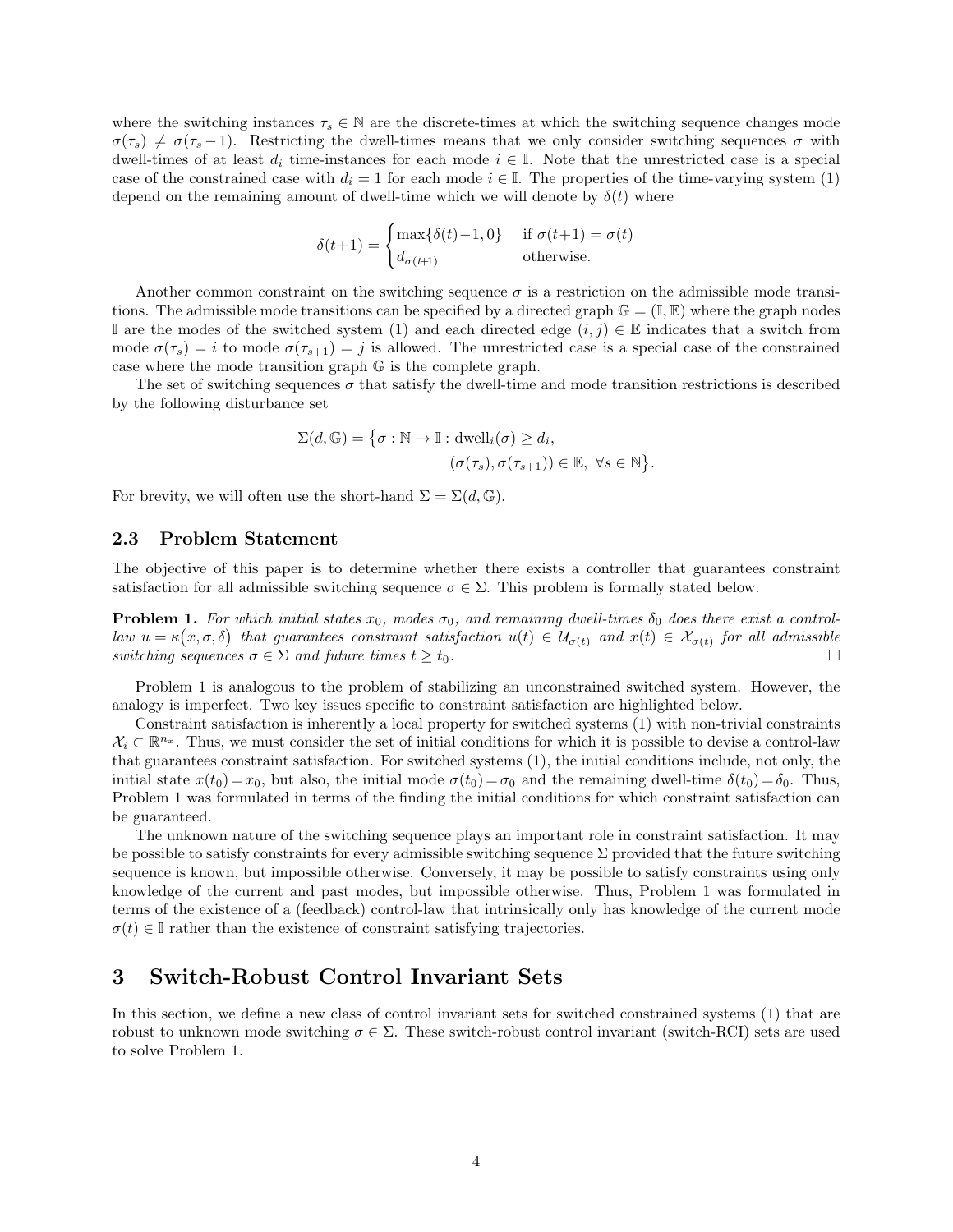#### 3.1 Definition of Switch-RCI Sets

Switch-RCI sets  ${C_i}_{i \in I}$  are constraint admissible control invariant sets that are robust to mode switches. In order to satisfy constraints for any possible switching sequence  $\sigma \in \Sigma$ , we must satisfy constraints for the constant sequence  $\sigma(t) = i$  for all  $t \geq t_0 \in \mathbb{N}$ . Thus, each switch-RCI set  $\mathcal{C}_i$  must be a constraint admissible control invariant set for its mode  $i \in \mathbb{I}$ . Furthermore, when an unexpected mode change occurs  $i \to j$ , it must be possible to satisfy the constraints of the new mode  $j \in \mathbb{I}$ . This can be ensured by requiring that each set  $C_i$  is reachable from  $C_i$  under the dynamics and constraints of mode  $j \in \mathbb{I}$  within the dwell-time  $d_i$ of that mode for  $(i, j) \in \mathbb{E}$ . This can be quantified using the predecessor-operator, defined recursively by

$$
\operatorname{Pre}_i^0(\Omega) = \Omega \tag{2a}
$$

$$
\operatorname{Pre}_{i}^{k+1}(\Omega) = \left\{ x \in \mathcal{X}_{i} : \exists u \in \mathcal{U}_{i} \text{ s.t. } \right\}
$$
\n
$$
f_{i}(x, u) \in \operatorname{Pre}_{i}^{k}(\Omega) \right\}
$$
\n
$$
(2b)
$$

for  $k \in \mathbb{N}$ . The set  $\text{Pre}_i^k(\Omega) \subseteq \mathcal{X}_i$  is the set of states  $x \in \mathcal{X}_i$  that can be mapped, under the dynamics of mode  $i \in \mathbb{I}$ , into the set  $\Omega$  in k discrete-time instances without violating the state  $\mathcal{X}_i$  and input  $\mathcal{U}_i$  constraints of the mode  $i \in \mathbb{I}$ . Switch-RCI sets are defined formally below.

**Definition 1** (Switch-RCI Sets). A collection of sets  $C_i \subseteq \mathcal{X}_i$  for  $i \in \mathbb{I}$  is called switch-robust control invariant if they are control invariant  $C_i \subseteq \text{Pre}_i^1(\mathcal{C}_i)$  for each mode  $i \in \mathbb{I}$  and mutually reachable  $\mathcal{C}_i \subseteq \text{Pre}_j^{d_j}(\mathcal{C}_j) \subseteq \mathcal{X}_j$ within the dwell-time  $d_i$  for each admissible mode transition  $(i, j) \in \mathbb{E}$ .

Switch-RCI sets can be used to formulate necessary and sufficient conditions for Problem 1. The following lemma uses switch-RCI sets to provide a sufficient condition for guaranteeing constraint satisfaction.

**Lemma 1.** If the initial state  $x(t_0)$ , mode  $\sigma(t_0)$ , and remaining dwell-time  $\delta_0(t_0)$  are contained in the set

$$
\mathcal{IC} = \left\{ (x_0, \sigma_0, \delta_0) : x_0 \in \text{Pre}^{\delta_0}_{\sigma_0}(\mathcal{C}_{\sigma_0}) \right\}
$$
\n
$$
(3)
$$

then there exists a control-law  $\kappa(x, \sigma, \delta)$  that guarantees constraint satisfaction for all future times  $t \geq t_0$  and all admissible switching sequences  $\sigma \in \Sigma$ .

*Proof.* We will prove the existence of a control-law  $\kappa(x, \sigma, \delta)$  by showing that at each time  $t \geq t_0$  there exists a feasible control input  $u(t) \in \mathcal{U}_{\sigma(t)}$  that satisfies state constraints  $x(t+1) \in \mathcal{X}_{\sigma(t+1)}$  for any admissible switching sequence  $\sigma \in \Sigma$ .

First, we show that if  $x(\tau_s) \in \text{Pre}^{d_{\sigma(\tau_s)}}_{\sigma(\tau_s)}(\mathcal{C}_{\sigma(\tau_s)})$  at the s-th switching instance  $\tau_s \geq t_0$  then it is possible to satisfy the state and input constraints until the next switching time  $\tau_{s+1} \geq \tau_s$ . By the definition (2) of  $\text{Pre}_{\sigma(\tau_s)}^{d_{\sigma(\tau_s)}}(\mathcal{C}_{\sigma(\tau_s)})$  there exists  $u(t) \in \mathcal{U}_{\sigma(t)}$  such that  $x(t+1) \in \mathcal{X}_{\sigma(t)}$  for  $t = \tau_s, \ldots, \tau_{s+1} + d_{\sigma(\tau_s)} - 1$  and  $x(\tau_s+d_{\sigma(\tau_s)})\in\mathcal{C}_{\sigma(\tau_s)}$  since  $\sigma(t)=\sigma(\tau_s)$ . For  $t=\tau_s+d_{\sigma(\tau_s)},\ldots,\tau_{s+1}-1$ , there exists  $u(t)\in\mathcal{U}_{\sigma(t)}$  such that  $x(t+1) \in \mathcal{C}_{\sigma(\tau_s)} \subseteq \mathcal{X}_{\sigma(t)}$  since  $\mathcal{C}_{\sigma(t)} = \mathcal{C}_{\sigma(\tau_s)}$  is a constraint admissible control invariant set for the dynamics and constraints of mode  $\sigma(\tau_s) \in \mathbb{I}$  where  $\tau_{s+1} \geq \tau_s + d_{\sigma(\tau_1)}$ . Thus, the input and state constraints are satisfied between switching times  $t \in [\tau_s, \tau_{s+1} - 1]$  for  $x(\tau_s) \in \operatorname{Pre}_{\sigma(\tau)}^{d_{\sigma(\tau)}}(\mathcal{C}_{\sigma(\tau)})$ .

Next, we show by induction that  $x(\tau_s) \in \mathrm{Pre}^{d_{\sigma(\tau_s)}}_{\sigma(\tau_s)}(\mathcal{C}_{\sigma(\tau_s)})$  holds at every switching time  $\tau_s$  for  $s \in \mathbb{N}$ . Since  $x(t_0) \in \text{Pre}_{\sigma_0}^{\delta_0}(\mathcal{C}_{\sigma_0})$  and  $\mathcal{C}_{\sigma_0}$  is control invariant there exists a control sequence  $u(t) \in \mathcal{U}_{\sigma_0}$  such that  $x(\tau_1) \in \mathcal{C}_{\sigma_0} \subseteq \mathrm{Pre}^{d_{\sigma(\tau_1)}}_{\sigma(\tau_1)}(\mathcal{C}_{\sigma(\tau_1)})$  at the first switching time  $\tau_1 \ge t_0 + \delta_0$ . If  $x(\tau_s) \in \mathrm{Pre}^{d_{\sigma(\tau_s)}}_{\sigma(\tau_s)}(\mathcal{C}_{\sigma(\tau_s)})$  then the previously defined input  $u(t)$  yields  $x(\tau_{s+1}) \in \mathcal{C}_{\sigma(\tau_s)} \subseteq \text{Pre}_{\sigma(\tau_{s+1})}^{d_{\sigma(\tau_{s+1})}}$  $\sigma(\tau_{s+1}) (\mathcal{C}_{\sigma(\tau_{s+1})})$  at time  $\tau_{s+1}$ . Thus, we conclude that it is possible to satisfy constraints for all  $t \geq t_0$ .  $\Box$ 

Lemma 1 says that if the switched system (1) is initialized in the set (3) then it is possible to design a controller that satisfies constraints. Switch-RCI sets can also be used to find a necessary condition for guaranteeing constraint satisfaction.

**Lemma 2.** If there exists a control-law  $\kappa(x, \sigma, \delta)$  that guarantees constraint satisfaction  $\kappa(x(t), \sigma(t), \delta(t)) \in$  $\mathcal{U}_{\sigma(t)}$  and  $x(t) \in \mathcal{X}_{\sigma(t)}$  for all time  $t \in \mathbb{N}$  and all admissible switching sequences  $\sigma \in \Sigma$ , then the initial state  $x(t_0)$ , mode  $\sigma(t_0)$ , and remaining dwell-time  $\delta(t_0)$  must be contained in the initial conditions set (3) for some collection of switch-RCI sets  $\{\mathcal{C}_i\}_{i\in\mathbb{I}}$ .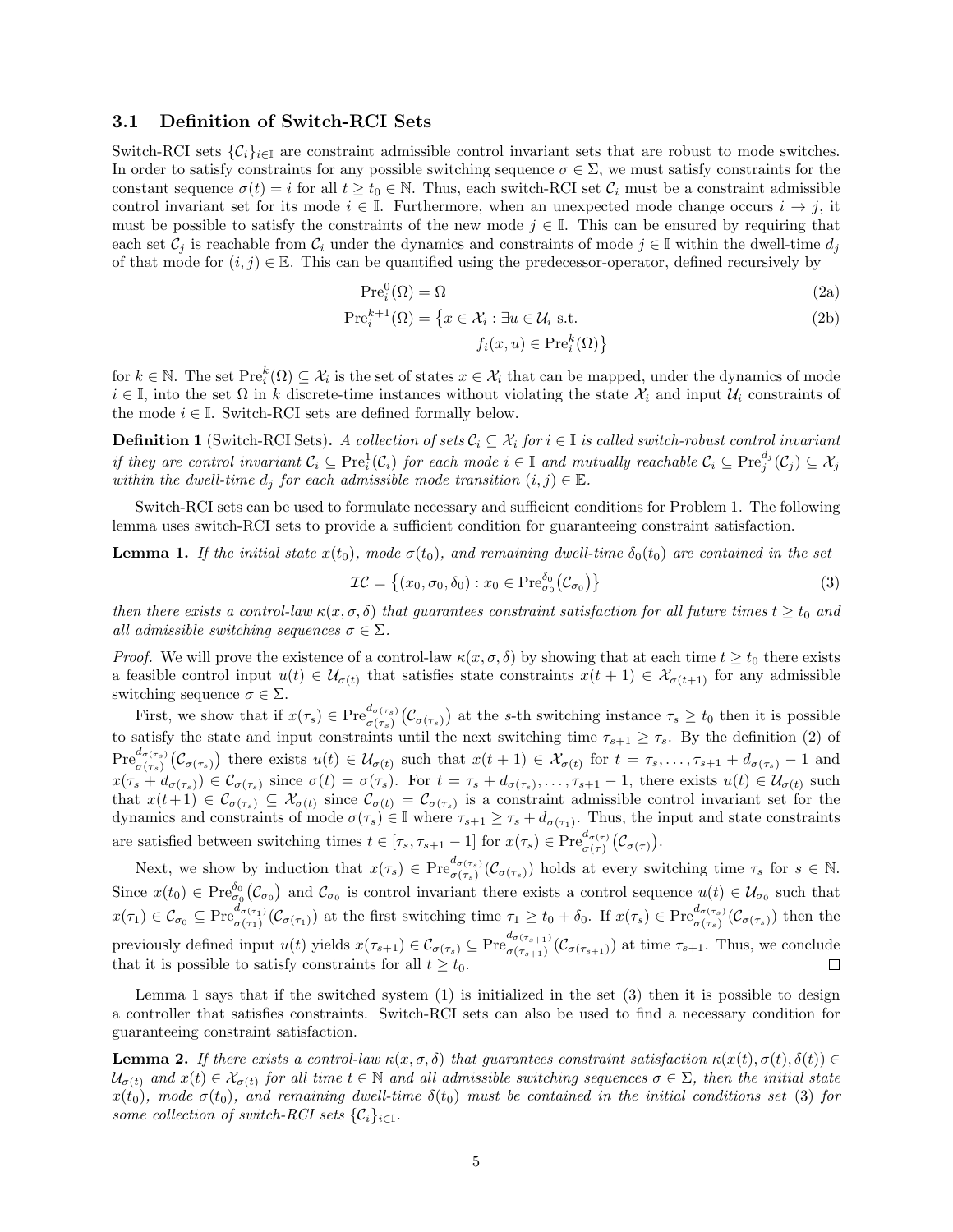Proof. For a particular switching sequence  $\sigma \in \Sigma$ , let  $\{x^{\sigma}(t)\}_{t=t_0}^{\infty}$  denote the resulting state trajectory produced by the switched system (1) in closed-loop with the controller  $\kappa(x, \sigma, \delta)$ . Let  $\mathcal{T}_i^{\sigma}$  denote the set of states visited by  $\{x^{\sigma}(t)\}_{t=t_0}^{\infty}$  while in mode  $i = \sigma(t)$  after the dwell-time  $\delta(t) = 0$  has expired,

$$
\mathcal{T}^{\sigma}_i = \big\{ x(t) : \sigma(t) = i, \delta(t) = 0 \big\} \subseteq \mathcal{X}_i.
$$

We will show that the sets  $C_i = \bigcup_{\sigma \in \Sigma} \mathcal{T}_i^{\sigma}$  are switch-RCI sets. First we show that the set  $C_i = \bigcup_{\sigma \in \Sigma} \mathcal{T}_i^{\sigma}$  are control invariant. Let  $x \in C_i$ . Then there exists a switching sequence  $\sigma_1 \in \Sigma$  and ti that  $x = x^{\sigma_1}(t_1)$ . Furthermore, there exists a second switching sequence  $\sigma_2 \in \Sigma$  such that  $\sigma_1(t) = \sigma_2(t)$  for  $t = t_0, \ldots, t_1$  and  $\sigma_2(t_1 + 1) = i$ . Thus, there exists  $u \in \mathcal{U}_i$  such that  $f_i(x, u) \in \mathcal{C}_i \supseteq \mathcal{T}_i^{\sigma_2}$  by definition of  $\mathcal{T}^{\sigma_2}_i$ .

Next we show that the sets  $\mathcal{C}_i = \bigcup_{\sigma \in \Sigma} \mathcal{T}_i^{\sigma}$  are mutually reachable. As before, for each  $x \in \mathcal{C}_i$  there exists  $\sigma_1 \in \Sigma$  and  $t_1 \in \mathbb{N}$  such that  $x = x^{\sigma_1}(t_1)$ . Furthermore, there exists a third switching sequence  $\sigma_3 \in \Sigma$  such that  $\sigma_1(t) = \sigma_3(t)$  for  $t = t_0, \ldots, t_1$  and  $\sigma_3(t) = j$  for  $t = t_1 + 1, \ldots, t_1 + d_j$  with  $x(t_1 + d_j) \in C_j \supseteq \mathcal{T}_j^{\sigma_3}$  by construction. Thus,  $\mathcal{C}_i \subseteq \text{Pre}^{d_j}_{j}(\mathcal{C}_j)$  and therefore the collection  $\{\mathcal{C}_i\}_{i\in\mathbb{I}}$  is switch-RCI by Definition 1.

Finally, we note that  $x_0 \in \text{Pre}^{\delta_0}_{\sigma_0}(\mathcal{C}_{\sigma_0})$  by the definition of the set  $\mathcal{C}_{\sigma_0} = \bigcup_{\sigma \in \Sigma} \mathcal{T}_{\sigma_0}^{\sigma}$ .  $\Box$ 

Lemma 2 says in order to satisfy constraints, the switched system (1) must be initialized in the set (3) for some collection of switch-RCI sets  $\{\mathcal{C}_i\}_{i\in\mathbb{I}}$ . A consequence of Lemma 2 is that it is impossible to guarantee constraint satisfaction for all possible switching sequences if the system is allowed to switch  $(i, j) \in \mathbb{E}$  between modes with disjoint constraints  $\mathcal{X}_i \cap \mathcal{X}_j = \emptyset$  where  $\mathcal{C}_i \subseteq \mathcal{X}_i \cap \mathcal{X}_j$  by Definition 1.

The sufficient and necessary conditions of Lemma 1 and 2 can be combined using maximal switch-RCI sets, defined below.

**Definition 2** (maximal Switch-RCI Sets). A collection of sets  $\{\mathcal{C}_i^{\infty}\}_{i\in\mathbb{I}}$  are maximal switch-RCI if they are switch-RCI and for any collection of switch-RCI sets  $\{\mathcal{C}_i\}_{i\in\mathbb{I}}$  we have  $\mathcal{C}_i \subseteq \mathcal{C}_i^{\infty}$  for each mode  $i \in \mathbb{I}$ .

**Theorem 1.** There exists a control-law  $\kappa(x, \sigma, \delta)$  that guarantees constraint satisfaction for all time  $t \in \mathbb{N}$ and all admissible switching sequences  $\sigma \in \Sigma$  if and only if the initial state  $x(t_0)$ , mode  $\sigma(t_0)$ , and remaining dwell-time  $\delta(t_0)$  are contained in the initial conditions set (3) for the maximal switch-RCI sets  $\{\mathcal{C}_i^{\infty}\}_{i\in\mathbb{I}}$ .

Theorem 1 follows directly from Definition 2 and Lemmas 1 and 2. It provides necessary and sufficient conditions for guaranteeing constraint satisfaction for switched systems. However, Theorem 1 tacitly assumes that it is possible for a collection of maximal switch-RCI sets to exist. The existence and uniqueness of these sets is discussed in the following remark.

**Remark 2.** From Definition 2, it is clear that if the maximal switch-RCI sets  $\{C_i^{\infty}\}_{i\in\mathbb{I}}$  exist then they are unique. However, it is not immediately clear that it is possible for a collection of sets  $\{\mathcal{C}_i^{\infty}\}_{i\in\mathbb{I}}$  to satisfy Definition 2. To elaborate this point, consider posing an optimization problem that maximizes the volume of the sets  $C_i$  for  $i \in \mathbb{I}$  subject to the constraint that the collection  $\{C_i\}_{i \in \mathbb{I}}$  is switch-RCI. The maximal switch-RCI sets  $\{C_i^{\infty}\}_{i\in\mathbb{I}}$  would be the optimal solution of this optimization problem (upto zero-measure sets). However, the described optimization problem is a multi-objective optimization problem. In general, multi-objective optimization problems do not have optimal solutions, but rather a set of Pareto optimal solutions. Thus, maximal switch-RCI sets  $\{\mathcal{C}_i^{\infty}\}_{i\in\mathbb{I}}$  can only exist if the Pareto set is a singleton.

Fortunately, the existence of sets that satisfy Definition 2 will be verified in the next section when we present an algorithm for computing maximal switch-RCI sets.

### 3.2 Computing Maximal Switch-RCI Sets

A collection of maximal switch-RCI sets  ${C_i}_{i \in I}$  can be computed using Algorithm 1, which is based on the standard control invariant set algorithm [16]. Algorithm 1 initializes the estimates  $\{\Omega_i^k\}_{i\in\mathbb{I}}$  of the switch-RCI sets  $\{\mathcal{C}_i\}_{i\in\mathbb{I}}$  with the outer-approximations  $\Omega_i^0 = \mathcal{X}_i \supseteq \mathcal{C}_i$  for each mode  $i \in \mathbb{I}$ . During each iteration, Algorithm 1 refines the outer estimates  $\{\Omega_i^k\}_{i\in\mathbb{I}}$  by removing states  $x \in \Omega_i^k$  that cannot be kept in the set  $\Omega_i^k$  under the dynamics of mode  $i \in \mathbb{I}$  and cannot reach  $\Omega_j^k$  in  $d_j$  time instances under the dynamics of mode  $j \in \mathbb{I}$ . This is accomplished by intersecting the sets  $\Omega_i^k$  with the predecessor sets  $\text{Pre}_i^1(\Omega_i^k)$  and  $\text{Pre}_j^{d_j}(\Omega_j^k)$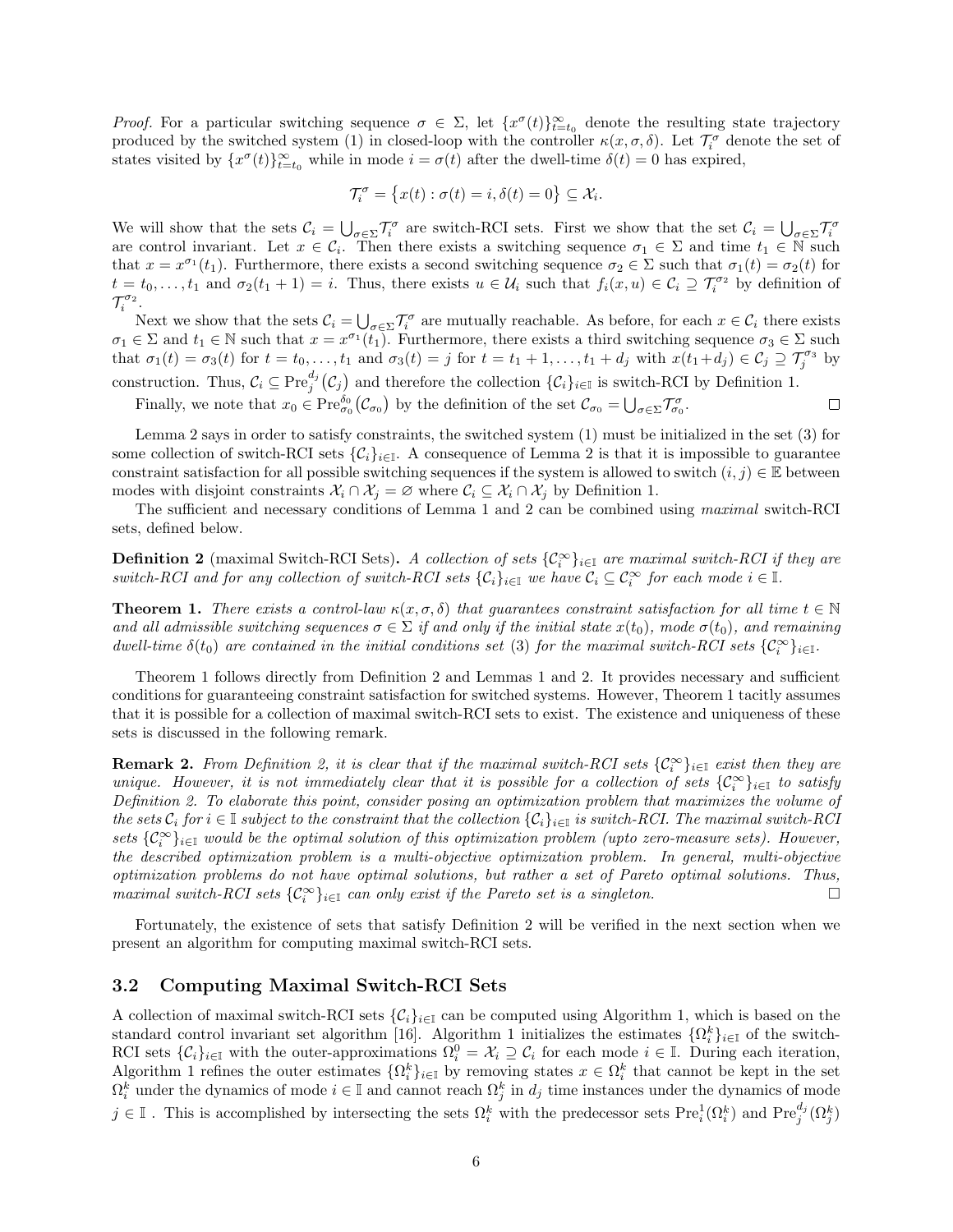#### Algorithm 1 Maximal Switch-RCI Sets

1: for each mode  $i \in \mathbb{I}$  do 2:  $\Omega_i^0 = \mathcal{X}_i$ 3: end for 4: repeat 5: for each mode  $i \in \mathbb{I}$  do

- 
- 6: Update sets

$$
\Omega_i^{k+1} = \Omega_i^k \bigcap \operatorname{Pre}_i(\Omega_i^k) \bigcap_{(i,j) \in \mathbb{E}} \operatorname{Pre}_j^{d_j}(\Omega_j^k)
$$
\n(4)

7: end for 8: **until**  $\Omega_i^{k+1} = \Omega_i^k$  for all  $i \in \mathbb{I}$ 9:  $\mathcal{C}_i^{\infty} = \Omega_i^k$  for all  $i \in \mathbb{I}$ .

where the predecessor-operator was defined in (2). The algorithm terminates when the estimates  $\Omega_i^k$  of the where the predecessor-operator was defined in (2). The algorithm terminates when the estimates  $\Omega_i$ <br>switch-RCI sets  $C_i$  have converged  $\Omega_i^{k+1} = \Omega_i^k$  for each mode  $i \in \mathbb{I}$ .

Algorithm 1 modifies the update rule  $\Omega_i^{k+1} = \Omega_i^k \cap \text{Pre}_i(\Omega_i^k)$  used to compute standard control invariant sets [16]. The estimates  $\Omega_i^k$  of the switch-RCI sets are updated by intersecting the update rule for traditional control invariant sets with each set of states,  $\text{Pre}_{j}^{d_j}(\Omega_j^k)$ , that can reach the invariant sets  $\Omega_j^k$  of mode  $j \in \mathbb{I}$ . This reflects the fact that the switch-RCI sets  $\{\mathcal{C}_i\}_{i\in\mathbb{I}}$  must be more conservative than standard control invariant sets since the switching sequence  $\sigma \in \Sigma$  is a disturbance that can cause constraint violations.

The following theorem shows that the sets  $\{\mathcal{C}_i^{\infty}\}_{i\in\mathbb{I}}$  produced by Algorithm 1 are maximal switch-RCI sets.

**Theorem 2.** Algorithm 1 produces the maximal switch-RCI sets  $\{C_i\}_{i\in\mathbb{I}}$  for the system (1).

*Proof.* First, we prove that the sets  $C_i^{\infty} = \lim_{k \to \infty} \Omega_i^k$  exist. Note that  $C_i = \emptyset$  for each  $i \in \mathbb{I}$  trivial satisfies Definition 1. Thus, each of the sequences of sets  $\{\Omega_i^k\}_{k\in\mathbb{N}}$  for  $i\in\mathbb{I}$  are bounded from below  $\Omega_i^k\supseteq\emptyset$  and are non-increasing  $\Omega_i^{k+1} \subseteq \Omega_i^k$ . Thus, the limits  $\mathcal{C}_i = \lim_{k \to \infty} \Omega_i^k$  exist for each  $i \in \mathbb{I}$ .

Next, we prove that the sets  $\{\mathcal{C}_i^{\infty}\}_{i\in\mathbb{I}}$  are switch-RCI. By definition  $\mathcal{C}_i^{\infty} = \lim_{k\to\infty} \Omega_i^k$ , the sets  $\mathcal{C}_i^{\infty}$  are fixed-points of the update-rule (4) i.e.

$$
\mathcal{C}_i^{\infty} = \mathcal{C}_i^{\infty} \bigcap {\rm Pre}_i(\mathcal{C}_i^{\infty}) \bigcap_{(i,j) \in \mathbb{E}} {\rm Pre}_j^{d_j}(\mathcal{C}_j^{\infty}).
$$

Thus, each set  $\mathcal{C}^{\infty}_i$  is control invariant since  $\mathcal{C}^{\infty}_i \subseteq \text{Pre}(\mathcal{C}^{\infty}_i)$ . Furthermore, for each  $(i, j) \in \mathbb{E}$  the set  $\mathcal{C}^{\infty}_j$  is reachable from  $\mathcal{C}_i^{\infty}$  in  $d_j$  time-instances since  $\mathcal{C}_i^{\infty} \subseteq \text{Pre}_{j}^{d_j}(\mathcal{C}_j^{\infty})$ . Thus, by Definition 1 the collection  $\{\mathcal{C}_i^{\infty}\}_{i\in\mathbb{I}}$ are switch-RCI sets.

Finally, we prove that the switch-RCI sets  $\{\mathcal{C}_i^{\infty}\}_{i\in\mathbb{I}}$  are maximal by showing that constraint satisfaction requires the initial conditions lie inside the set (3) with these sets. Suppose  $x(t_0) = x_0 \notin \text{Pre}^{\delta_0}_{\sigma_0}(\Omega^k_{\sigma_0})$  for some  $k \in \mathbb{N}$ . We will use this fact to construct an admissible switching sequence  $\sigma \in \Sigma$  that leads to a constraint violation. By the definition (2) of  $\text{Pre}^{\delta_0}_{\sigma_0}(\Omega^k_{\sigma_0})$  we have  $x(t_1) \notin \Omega^k_{\sigma(t_1)}$  at  $t_1 = t_0 + \delta$  for any feasible control input sequence  $u(t) \in \mathcal{U}_{\sigma(t)}$ . By DeMorgan's law and the update-rule (4), one of the following three (non-exclusive) conditions must hold

1. 
$$
x(t_{\ell}) \notin \Omega_{\sigma(t_{\ell})}^{k-1}
$$
  
\n2.  $x(t_{\ell}) \notin \text{Pre}(\Omega_{\sigma(t_{\ell})}^{k-1})$   
\n3.  $x(t_{\ell}) \notin \text{Pre}_{j}^{d_{j}}(\Omega_{j}^{k-1})$  for some  $(i, j) \in \mathbb{E}$ .

In each case, we can construct a admissible switching sequence such that  $x(t_{\ell+1}) \notin \Omega_{\sigma(t_{\ell+1})}^{k-1}$  for any feasible input sequences  $u(t) \in \mathcal{U}_{\sigma(t)}$  for  $t = t_{\ell} + 1, \ldots, t_{\ell+1}$ . The switching sequence  $\sigma(t)$  and time  $t_{\ell+1}$  for each case are given by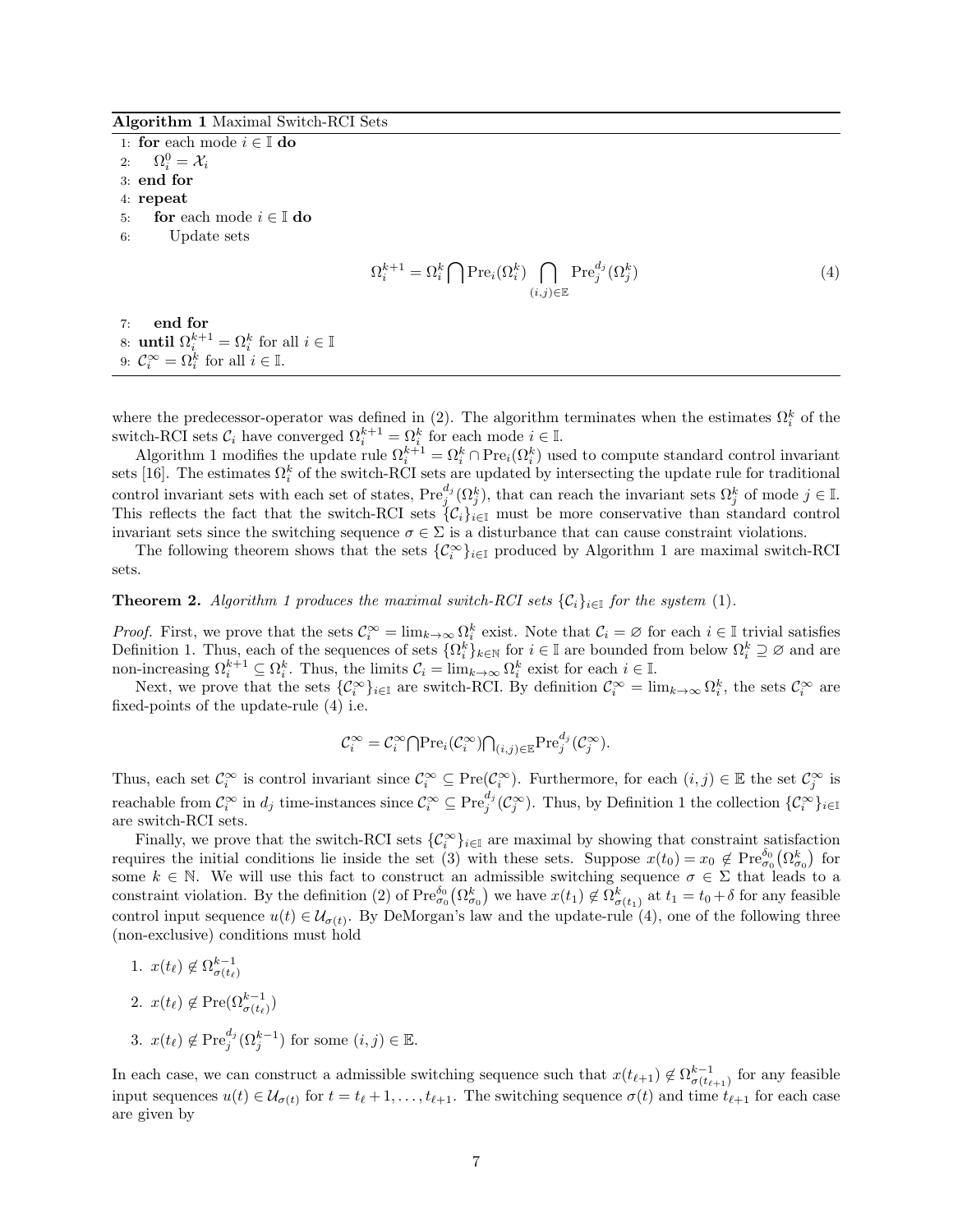1. 
$$
t_{\ell+1} = t_{\ell}
$$
  
\n2.  $t_{\ell+1} = t_{\ell} + 1$  and  $\sigma(t_{\ell+1}) = \sigma(t_{\ell})$   
\n3.  $t_{\ell+1} = t_{\ell} + d_j$  and  $\sigma(t) = j$  for  $t = t_{\ell} + 1, ..., t_{\ell+1}$ 

By induction on  $k \in \mathbb{N}$ , this means that for any feasible control-law there exists an admissible switching sequence  $\sigma \in \Sigma$  that produces a state constraint violation  $x(t_k) \notin \Omega^0_{\sigma(t_k)} = \mathcal{X}_{\sigma(t_k)}$  at some finite time  $t_k \in \mathbb{N}$ . Therefore, we have proven: if  $x(t_0) = x_0 \notin \text{Pre}^{\delta_0}_{\sigma_0}(\Omega_{\sigma_0}^k)$  for some  $k \in \mathbb{N}$  then for all feasible control-laws there exists a switching sequences  $\sigma \in \Sigma$  and time  $t_k \in \mathbb{N}$  such that  $x(t_k) \notin \mathcal{X}_{\sigma(t_k)}$ . The contra-positive of the previous statement is: if there exists a feasible control-law such that for all times  $t \geq t_0 \in \mathbb{N}$  and switching sequences  $\sigma \in \Sigma$  we have  $x(t) \in \mathcal{X}_{\sigma(t)}$  then  $x(t_0 + \delta_0) \in \Omega_{\sigma_0}^k$  for all  $k \in \mathbb{N}$ . Since  $\mathcal{C}_i^{\infty} = \bigcap_{k \in \mathbb{N}} \Omega_i^k$ , the previous statement proves that it is possible to satisfy constraints only if  $x_0 \in \text{Pre}_{\sigma_0}^{\delta_0}(\mathcal{C}_{\sigma_0})$ . Thus,  $\mathcal{C}_i^{\infty}$  are the maximal switch-RCI sets.  $\Box$ 

Together, Theorems 1 and 2 mean that it is possible to satisfy constraints for all switching sequences  $\sigma \in \Sigma$  if and only if the system (1) is initialized in the set (3) with the maximal switch-RCI  $\{C_i^{\infty}\}_{i\in\mathbb{I}}$ provided by Algorithm 1. Furthermore, Theorem 2 resolves the issue described in Remark 2: A switched system (1) always has a collection of sets  $\{\mathcal{C}_i^{\infty}\}_{i\in\mathbb{I}}$  that satisfy Definition 2 namely the (unique) limit of the sequence of sets  $\{\Omega_i^k\}_{k\in\mathbb{N}}$ . Of course, this collection can be empty (i.e.  $\mathcal{C}_i^{\infty} = \emptyset$  for all  $i \in \mathbb{I}$ ) which means that the constraints on the dwell-time and mode transitions are not restrictive enough to guarantee constraint satisfaction for all admissible switching sequences  $\sigma \in \Sigma(d, \mathbb{G})$ . A sufficient condition for the switched system (1) to have non-empty switch-RCI sets  $\{\mathcal{C}_i\}_{i\in\mathbb{I}}$  is given by the following corollary.

**Corollary 1.** If the system (1) has a collection  $\{\bar{x}_i\}_{i\in\mathbb{I}}$  of mutually reachable  $\bar{x}_i \in \text{Pre}_{j}^{d_j}(\{\bar{x}_j\})$  and feasible equilibrium state  $\bar{x} = f_i(\bar{x}, \bar{u}_i) \in \mathcal{X}_i$  with  $\bar{u}_i \in \mathcal{U}_i$  for each mode  $i \in \mathbb{I}$  then it has non-empty switch-RCI sets  $\{\mathcal{C}^\infty_i\}_{i\in\mathbb{I}}.$ 

*Proof.* The sets  $C_i = \{\bar{x}_i\}$  for each  $i \in \mathbb{I}$  are switch-RCI since they are control invariant and mutually reachable.  $\Box$ 

If the switched constrained system (1) has linear dynamics and polytopic constraints then the conditions of Corollary 1 can be posed as the following linear feasibility problem

$$
\min \quad \varnothing
$$
\n
$$
\text{s.t.} \quad \bar{x}_i = A_i \bar{x}_i + B_i \bar{u}_i, \bar{x}_i \in \mathcal{X}_i, \bar{u}_i \in \mathcal{U}_i \ \forall i \in \mathbb{I}
$$
\n
$$
x_{k+1} = A_j x_k + B_j u_k \ k = 0, \dots, d_j
$$
\n
$$
x_0 = \bar{x}_i, x_{d_j} = \bar{x}_j, x_k \in \mathcal{X}_j, u_k \in \mathcal{U}_j \ \forall (i, j) \in \mathbb{E}
$$
\n
$$
(5b)
$$

where (5a) ensures that the sets  $C_i = \{\bar{x}_i\}$  are control invariant and (5b) ensures that the sets are mutually reachable. Thus, the sets  $C_i = {\bar{x}_i}$  satisfy Defintion 1.

The following lemma provides a simple condition that results in compact switch-RCI sets.

Lemma 3. Suppose the dynamics (1a) are continuous and the constraint sets (1b) and (1c) are compact. Then the maximal switch-RCI sets  ${C_i}_{i \in I}$  produced by Algorithm 1 are compact.

Proof. By the closed set condition, the predecessor-operator (2) maps closed sets to closed sets since the dynamics (1a) are continuous and the constraint sets (1b) and (1c) are compact. Thus, by the update rule (4), the set  $\Omega_i^{k+1}$  will be compact if the set  $\Omega_i^k$  is compact since  $\Omega_i^{k+1}$  is the intersection of closed sets  $Pre_i(\Omega_i^k)$  and  $Pre_j^{d_j}(\Omega_j^k)$  with a compact set  $\Omega_i^k$ . Therefore, by induction on k, each of the sets  $\Omega_i^k$  is compact since  $\Omega_i^0 = \mathcal{X}_i$  is compact. Finally, we note that the sets  $\mathcal{C}_i^{\infty} = \bigcap_{k=0}^{\infty} \Omega_i^k$  are compact since they are the (arbitrary) intersection of compact sets.  $\Box$ 

Lemma 3 will be important in Section 4 when we use switch-RCI to design model predictive controllers for switched systems (1). The compactness of the switch-RCI sets will ensure that the infimum is achieved in the optimization problems solved by the MPC.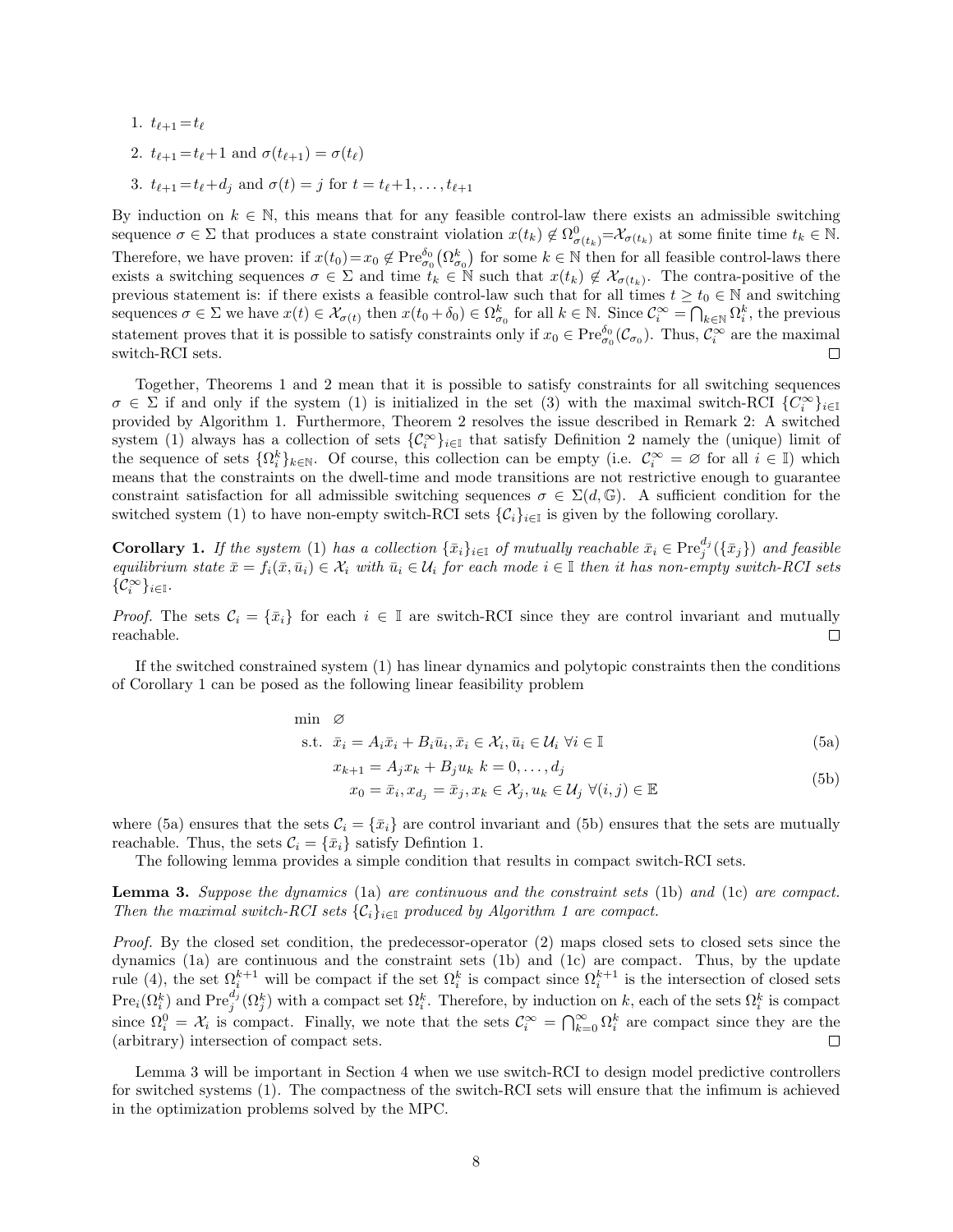### 4 MPC for Switched Systems

The switch-robust control invariant sets  ${C_i}_{i\in\mathbb{I}}$  guarantee the existence of a control-law that satisfies constraints. However, the problem of constructing such a controller remains. In this section, we present model predictive controllers that use the switch-RCI sets  $\mathcal{C}_i$  to generate control inputs that satisfy constraints.

### 4.1 Long-Horizon MPC

In this section, we consider an MPC where the prediction horizon  $N \geq d_i$  is longer than the dwell-time of each mode  $i \in \mathbb{I}$ . The MPC computes the control input  $u(t)$  by solving the following constrained finite-time optimal control problem

$$
\min \ \ p_{\sigma_{0|t}}(x_{N|t}) + \sum_{k=0}^{N-1} q_{\sigma_{0|t}}(x_{k|t}, u_{k|t}) \tag{6a}
$$

s.t. 
$$
x_{k+1|t} = f_{\sigma_{0|t}}(x_{k|t}, u_{k|t})
$$
 (6b)

$$
x_{k+1|t} \in \mathcal{X}_{\sigma_{0|t}}, \ u_{k|t} \in \mathcal{U}_{\sigma_{0|t}} \tag{6c}
$$

$$
x_{k+1|t} \in \mathcal{T}_{\sigma_{0|t}} \text{ for } k \ge \delta_{0|t} \tag{6d}
$$

where  $x_{0|t} = x(t)$  is the current state of the system (1),  $x_{k|t}$  is the predicted state of the system under the control actions  $u_{k|t}$  over the prediction horizon  $N \geq d_i$ ,  $\sigma_{0|t} = \sigma(t)$  is the current mode of the system,  $\mathcal{T}_{\sigma_{0|t}}$  is the terminal constraint set, and  $\delta_{0|t} = \delta(t)$  the remaining dwell-time. Since this paper is focused on constraint satisfaction, the terminal  $p_{\sigma_{0|t}}(\cdot)$  and stage  $q_{\sigma_{0|t}}(\cdot,\cdot)$  costs are unrestricted and can be selected to satisfy secondary control objectives such as stability or reference tracking for the individual modes. The optimal control problem (6) is solved assuming that the mode  $\sigma(t) \in \mathbb{I}$  is constant  $\sigma_{k|t} = \sigma_{0|t}$  over the entire horizon  $k = 0, \ldots, N$ .

The "terminal" constraint (6d) is applied for every time instance  $k \ge \delta_{0|t}$  after the remaining dwell-time  $\delta_{0|t}$  has expired. This ensures that the predicted state  $x_{k|t}$  enters the terminal region  $\mathcal{T}_{\sigma_{0|t}}$  by the time the dwell-time expires and remains there until the next mode switch. The terminal constraint (6d) naturally loosens the constraints immediately after a mode switch and tightens the constraints as the dwell-time dwindles.

The control input is the first element  $u_{0|t}^*$  of the optimal open-loop input sequence  $u_{0|t}^*, \ldots, u_{N_t-1|t}^*$ 

$$
u(t) = u_{0|t}^{\star}(x(t), \sigma(t), \delta(t)).
$$
\n(7)

In contrast to traditional MPC, the controller (7) is mode-varying and time-varying since  $u(t)$  depends on the current state  $x(t)$ , mode  $\sigma(t)$ , and the remaining dwell-time  $\delta(t)$ .

The following shows that the optimal control problem (6) is recursively feasible.

**Theorem 3.** Let  $\mathcal{T}_{\sigma_{0|t}} = \mathcal{C}_{\sigma_{0|t}}$  be compact switch-RCI sets. If (6) has a solution for  $x(t)$  then it has a solution for  $x(t+1) = f_{\sigma(t)}(x(t), u(t))$  where  $u(t) = u_{0|t}^*$ .

*Proof.* Since the optimal control problem (6) has a solution at time  $t \in \mathbb{N}$ , there exists a feasible input sequence  $u_{0|t}^*,\ldots,u_{N-1|t}^*\in\mathcal{U}_{\sigma_{0|t}}$  that generates a feasible state trajectory  $x_{0|t}^*,\ldots,x_{N_t|t}^*\in\mathcal{X}_{\sigma_{0|t}}$  so that the terminal constraints  $x_{k|t}^{\dagger} \in C_{\sigma_{0|t}}$  for  $k \geq \delta_{0|t}$ . We will use this solution to construct a feasible solution at time  $t+1 \in \mathbb{N}$  where  $x_{0|t+1} = f_{\sigma_{0|t}}(x_{0|t}^*, u_{0|t}) = x_{1|t}^*$ . We consider two cases: when a mode switch did occur  $\sigma_{0|t+1} = \sigma_{0|t}$  and when one did not occur  $\sigma_{0|t+1} \neq \sigma_{0|t}$ .

In the first case, the input sequence  $u_{k|t+1} = u_{k+1|t}^* \in \mathcal{U}_{\sigma_{0|t}} = \mathcal{U}_{\sigma_{0|t+1}}$  for  $k = 0, \ldots, N-2$  and the state sequence  $x_{k|t+1} = x_{k+1|t}^* \in \mathcal{X}_{\sigma_{0|t}} = \mathcal{X}_{\sigma_{0|t+1}}$  for  $k = 0, \ldots, N-1$  are feasible. Furthermore,  $x_{k|t+1} = x_{k+1|t}^* \in$  $\mathcal{C}_{\sigma_{0|t}} = \mathcal{C}_{\sigma_{0|t+1}}$  for  $k \geq \delta_{0|t}$ . Since  $x_{N-1|t+1} = x_{N|t}^* \in \mathcal{C}_{\sigma_{0|t}}$  lies in the control invariant set  $\mathcal{C}_{\sigma_{0|t+1}} = \mathcal{C}_{\sigma_{0|t}}$ , there exists a feasible input  $u_{N-1|t+1} \in \mathcal{U}_{\sigma_{0|t+1}}$  such that

$$
x_{N|t+1} = f_{\sigma_{0|t+1}}(x_{N-1|t+1}, u_{N-1|t+1}) \in \mathcal{C}_{\sigma_{0|t+1}}
$$

where  $\mathcal{C}_{\sigma_{0|t+1}} \subseteq \mathcal{X}_{\sigma_{0|t+1}}$ . Thus, (6) has a feasible solution at time  $t+1$  in this case.

In the second case, the fact that the mode changed  $\sigma_{0|t+1} \neq \sigma_{0|t}$  means that the dwell-time must have expired before the previous time index i.e.  $\delta(t) = 0$ . Thus,  $x_{0|t+1} = x_{1|t}^* \in C_{\sigma_{0|t}}$ . Since  $C_{\sigma_{0|t}}$  is switch-RCI,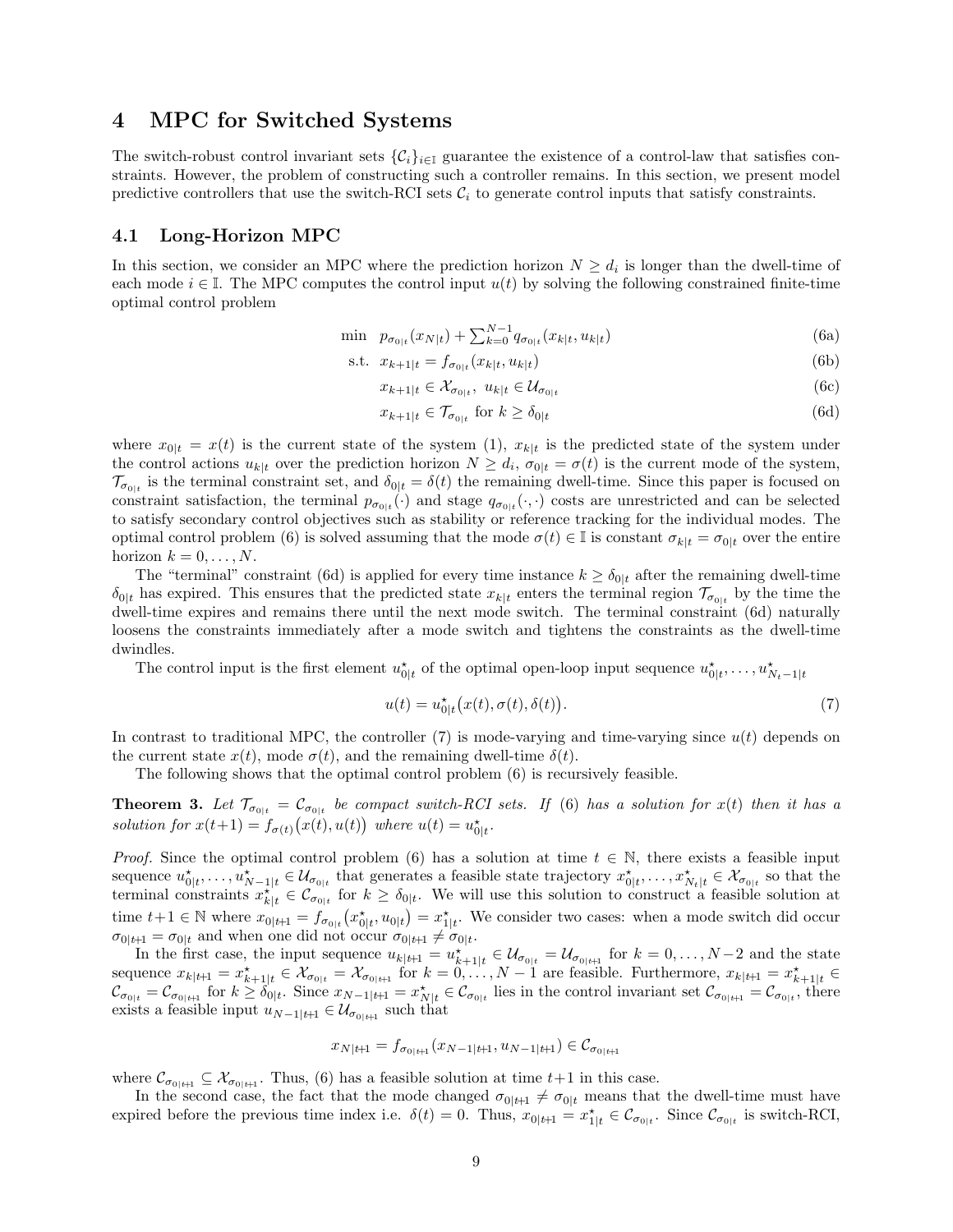we have  $\mathcal{C}_{\sigma_{0|t}} \subseteq \text{Pre}_{\sigma_{0|t+1}}^d(\mathcal{C}_{\sigma_{0|t+1}})$  where  $(\sigma_{0|t}, \sigma_{0|t+1}) \in \mathbb{E}$ . By the definition of the predecessor-operator (2), there exists a sequence of feasible control inputs  $u_{k|t+1} \in \mathcal{U}_{\sigma_{0|t+1}}$  that produces a feasible sequence of states  $x_{k+1|t+1} = f_{\sigma_{0|t+1}}(x_{k|t+1}, u_{k|t+1}) \in \mathcal{X}_{\sigma_{0|t+1}}$  for  $k = 0, \ldots, d_{\sigma(t+1)}$  and with  $x_{d|t} \in \mathcal{C}_{\sigma_{0|t+1}}$ . For  $k \geq \delta(t+1) = d_{\sigma(t+1)}$ there exist feasible inputs  $u_{k|t+1} \in \mathcal{U}_{\sigma_{0|t+1}}$  that produce states  $x_{k+1|t+1} = f_{\sigma_{0|t+1}}(x_{k|t+1}, u_{k|t+1}) \in \mathcal{C}_{\sigma_{0|t+1}}$  since  $\mathcal{C}_{\sigma_{0|t+1}}$  is a control invariant set for mode  $\sigma_{0|t+1}$ . Thus, (6) has a feasible solution at time t+1 in both cases.

Since the optimal control problem (6) explicitly requires that the input  $u(t) = u_{0|t}^*$  and state  $x(t+1) = x_{1|t}^*$ satisfy constraints (6c), Theorem 3 means that the model predictive controller (7) guarantees constraint satisfaction for any initial state  $x(t)$ , mode  $\sigma(t)$ , and remaining dwell-time  $\delta(t)$  in the domain of the controller. The following corollary characterizes the domain of the MPC (7).

**Corollary 2.** Let  $\mathcal{T}_{\sigma_{0|t}} = \mathcal{C}_{\sigma_{0|t}}$  be compact switch-RCI sets. Then the MPC (7) is defined for all initial states  $x(t)$ , modes  $\sigma(t)$ , and times  $t \in \mathbb{N}$  in the initial condition set (3).

*Proof.* The optimal control problem (6) is feasible for an initial state  $x(t) = x_{0|t}$  if there exists an input sequence  $u_{k|t} \in \mathcal{U}_{\sigma_{0|t}}$  such that the state sequence  $x_{k|t} \in \mathcal{X}_{\sigma_{0|t}}$  produced by the dynamics (1a) in mode  $\sigma(t_0)=\sigma_{0|t}\in\mathbb{I}$  is feasible and  $x_{\delta|t}\in\mathcal{C}_{\sigma_{0|t}}^{\infty}$  i.e.  $x_{0|t}\in\text{Pre}_{\sigma_{0|t}}^{\delta_{0|t}}(\mathcal{C}_{\sigma_{0|t}}).$  $\Box$ 

According to Corollary 2, if the terminal sets  $\mathcal{T}_{\sigma_{0|t}} = \mathcal{C}_{\sigma_{0|t}}^{\infty}$  are the maximal switch-RCI sets then MPC (7) guarantees constraint satisfaction for every initial condition for which it is possible to satisfy constraints. Thus, in terms of constraint satisfaction, the MPC (7) has no conservativeness.

### 4.2 Short-Horizon MPC

The requirement that the prediction horizon  $N \geq d_i$  is longer than the dwell-times  $d_i$  can often make the optimal control problem (6) computationally intractable. In this section, we present an alternative to reduce the horizon of (6) at the expense of additional memory.

The predecessor-sets  $\mathcal{P}_i^k = \text{Pre}_i^k(\mathcal{C}_i)$  for  $k = 0, \ldots, d_i - N$  are computed offline and stored. The following terminal constraint is added to the optimal control problem (6)

$$
x_{N|t} \in \mathcal{P}_{\sigma_{0|t}}^s. \tag{8}
$$

where  $s = \max{\delta_{0|t} - N, 0}$ . The following corollary shows that adding the constraint (8) to the optimal control problem (6) ensures that the domain does not depend on the prediction horizon N.

**Corollary 3.** The domain of problem  $(6)$  with constraint  $(8)$  is the same of the domain of the problem  $(6)$ with horizon  $N \geq d_i$ .

Proof. If  $\delta_{0|t} \leq N$  then the constraint (8) is redundant since the constraint (6d) covers  $x_{N|t} \in \text{Pre}_i^0(\mathcal{C}_i) = \mathcal{C}_i$ where  $s = 0$ . Thus, problem (6) with constraint (8) is feasible if and only if  $x_{0|t} \in \text{Pre}^{\delta_{0|t}}_{\sigma_{0|t}}(\mathcal{C}_{\sigma_{0|t}})$ .

If  $\delta_{0|t} > N$  then  $s = \delta_{0|t} - N$ . Thus, problem (6) with constraint (8) is feasible if and only if there exists  $u_k \in \mathcal{U}_{\sigma_{0|t}}$  such that  $x_{k+1|t} = f_{\sigma_{0|t}}(x_{k|t}, u_{k|t}) \in \mathcal{X}_{\sigma_{0|t}}$  and  $x_{N|t} \in \mathcal{P}_{\sigma_{0|t}}^s = \text{Pre}_{\sigma_{0|t}}^{\delta_{0|t}-N}(\mathcal{C}_{\sigma_{0|t}})$  for  $k = 0, \ldots, N$ . From the recursive definition (2) of Pre(·), problem (6) with constraint (8) is feasible if and only if  $x_{0|t} \in$  $\mathrm{Pre}^N_{\sigma_{0|t}}(\mathcal{P}^s_{\sigma_{0|t}})=\mathrm{Pre}^{\delta_{0|t}}_{\sigma_{0|t}}(\mathcal{C}_{\sigma_{0|t}}).$  $\Box$ 

According to Corollaries 2 and 3 we can design an MPC with the largest possible domain regardless of the prediction horizon N. However, this approach requires additional memory to store the predecessor-sets  $\mathcal{P}_i^k$ . Moreover, shortening the horizon can degrade the closed-loop performance of the controller.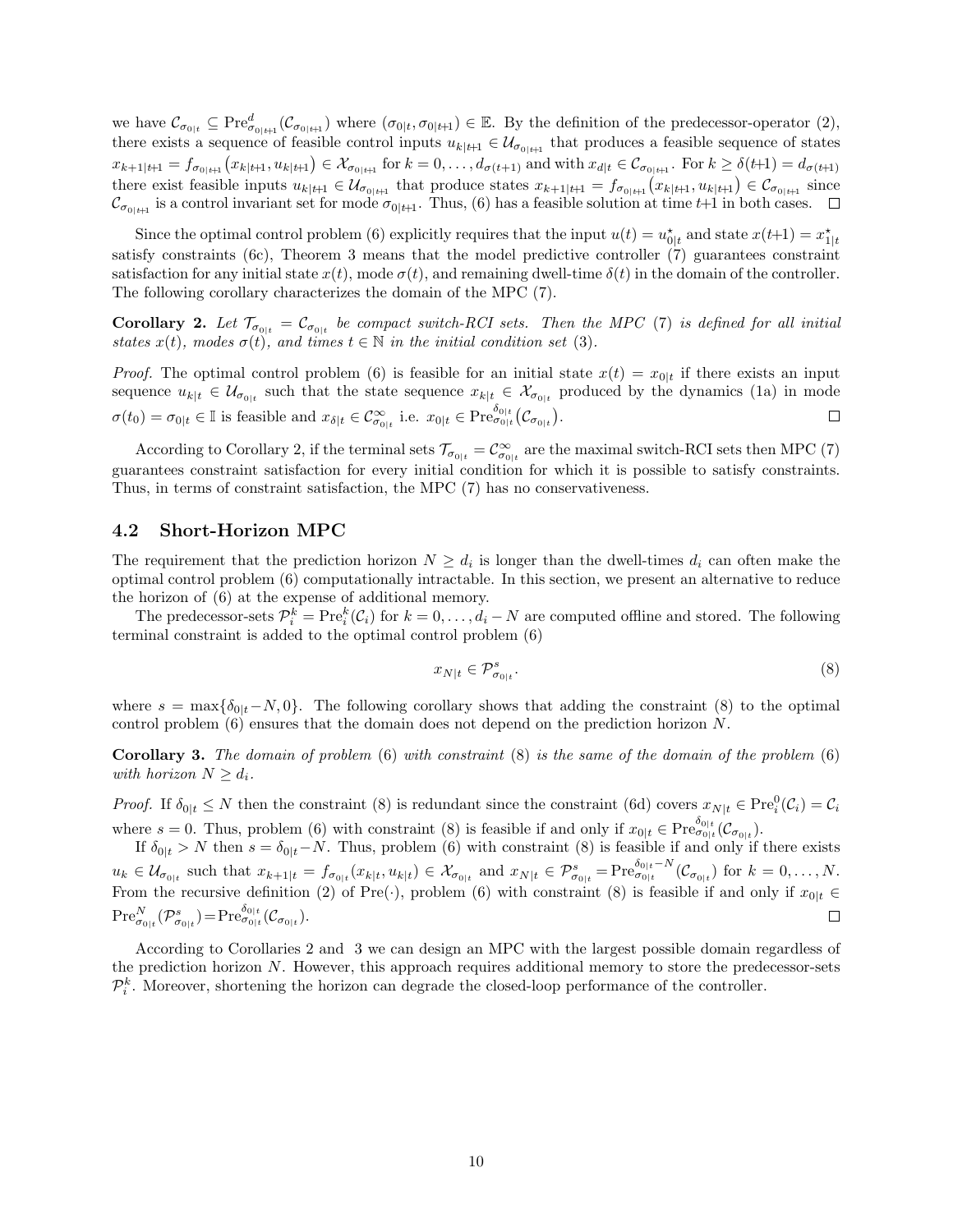### 5 Case Study: Vehicle lane-changing

In this section, we demonstrate the proposed approach on a case study of vehicle lane-changing control. The lateral vehicle dynamics are modeled in continuous-time by

$$
\frac{d}{dt} \begin{bmatrix} y \\ \dot{y} \\ \psi \\ \dot{\psi} \end{bmatrix} = \underbrace{\begin{bmatrix} 0 & 1 & 0 & 0 \\ 0 & a_{22} & a_{23} & a_{24} \\ 0 & 0 & 0 & 1 \\ 0 & a_{42} & a_{43} & a_{44} \end{bmatrix}}_{A_i} \begin{bmatrix} y \\ \dot{y} \\ \psi \\ \dot{\psi} \end{bmatrix} + \underbrace{\begin{bmatrix} 0 \\ b_2 \\ 0 \\ b_4 \end{bmatrix}}_{B_i} u
$$
\n(9)

where the state  $x = [y, \dot{y}, \psi, \dot{\psi}]^{\dagger}$  includes the lateral position y, lateral velocity y, yaw angle  $\psi$ , and yaw rate  $\dot{\psi}$ , and the steering angle u is the control input. The longitudinal velocity, and therefore the elements of  $A_i$ and  $B_i$  are mode-dependent [39].

The vehicle has six modes  $\mathbb{I} = \{1, 2, 3, 4, 5, 6\}$ . Modes  $1, 2 \in \mathbb{I}$  are lane-keeping modes for the right and left lanes respectively. Modes  $3, 4 \in \mathbb{I}$  are transition modes for left-to-right lane changing and the opposite, respectively. In modes  $i = 1, \ldots, 4$  the longitudinal velocity is  $v_{xi} = 80$  kilometers-per-hour (KPH). In mode  $i = 5$  the vehicle keeps the right lane with a lower speed  $v_{x5} = 60$ KPH. While in mode  $i = 6$  the vehicle keeps the left lane at higher velocity  $v_{x6} = 100$ KPH. In each mode  $i \in \mathbb{I}$ , the vehicle dynamics (9) are converted to discrete-time with sampling period  $T_s = 0.2$  seconds (s).

The constraints for mode  $1 \in \mathbb{I}$  enforce driving inside the right lane  $\mathcal{X}_1 = \{x : 1 \leq y \leq 2\}$ , as the constraints for mode  $2 \in \mathbb{I}$  for the left lane  $\mathcal{X}_2 = -\mathcal{X}_1$ . The constraints for modes  $3, 4 \in \mathbb{I}$  enable driving in both lanes  $\mathcal{X}_3 = \mathcal{X}_4 = \{x : -2 \leq y \leq 2\}$ , thus allowing the vehicle to move between the disjoint sets  $\mathcal{X}_1 \cap \mathcal{X}_2 = \emptyset$ , which is necessary for constraint satisfaction, according to Lemma 2. Modes 5,6  $\in \mathbb{I}$  are subject to the same constraints as modes  $1, 2 \in \mathbb{I}$ , respectively,  $\mathcal{X}_5 = \mathcal{X}_1$  and  $\mathcal{X}_6 = \mathcal{X}_2$ . The input constraints  $\mathcal{U}_i = \{u : |u| \leq 0.1\}$  are identical for all modes  $i \in \mathbb{I}$ . Each constraint set  $\{\mathcal{X}_i\}_{i=1}$  contains equilibria of the dynamics (9) of the form  $x = [y, 0, 0, 0]^\intercal$  with equilibrium input  $u = 0$ .

The admissible mode switches are given by the graph  $\mathbb{G} = (\mathbb{I}, \mathbb{E})$  shown in Fig. 1. The vehicle cannot directly switch between lanes, but rather it must switch from the right-lane keeping mode  $i = 1$  to the right-to-left transition mode  $i=4$  and finally to the left-lane mode  $i=2$ . Thus  $(1,4), (4,2) \in \mathbb{E}$  and similarly  $(2, 3), (3, 1) \in \mathbb{E}$ . In addition, the vehicle can speed-up and slow-down in the right lane  $(1, 5), (5, 1) \in \mathbb{E}$ and left lane  $(2, 6), (6, 2) \in \mathbb{E}$ . The transition modes 3,4 have a minimum dwell-time of 2.4s to allow lane changing, while the other modes have no restriction.



Figure 1: Graph  $\mathbb{G} = (\mathbb{I}, \mathbb{E})$  of admissible switches between modes. Edges  $(i, j) \in \mathbb{E}$  represent when mode switches  $i \rightarrow j$  is allowed.

Fig. 2 shows slices of the control invariant sets  $\mathcal{C}_i$  and initial condition sets  $\text{Pre}_i^{d_i}(\mathcal{C}_i)$  for each mode  $i \in \mathbb{I} = \{1, 2, 3, 4, 5, 6\}$ , obtained for zero yaw angle and yaw rate,  $\psi = \dot{\psi} = 0$ .

The switch-RCI sets for the right lane-keeping mode  $1 \in \mathbb{I}$  and the left-to-right lane-transition mode  $3 \in \mathbb{I}$ are the same  $C_1 = C_3$ . However, the reachable sets are different  $\text{Pre}_i^{d_1}(\mathcal{C}_3) \supset \text{Pre}_1^{d_1}(\mathcal{C}_1)$  since the constraints are relaxed  $\mathcal{X}_3 \supset \mathcal{X}_1$  for the transition mode  $3 \in \mathbb{I}$  to allow the vehicle to move from the left to the right lane. The reachable set  $\text{Pre}_1(\mathcal{C}_1)$  for the right-lane mode  $1 \in \mathbb{I}$  is the control invariant set  $\mathcal{C}_1 = \text{Pre}_1(\mathcal{C}_1)$ , i.e., the only states that will not violate the lane-keeping are those inside  $C_1$ .

Since  $C_1 = \text{Pre}_1(C_1)$ , Definition 1 implies  $C_5 \subset C_1 \subset \text{Pre}(C_5)$  where Figure 2 shows that the set inclusions are strict. In fact, the allowed states in the the slow-mode  $5 \in \mathbb{I}$  are restricted  $\mathcal{C}_5 \subset \mathcal{C}_1$  because the longitudinal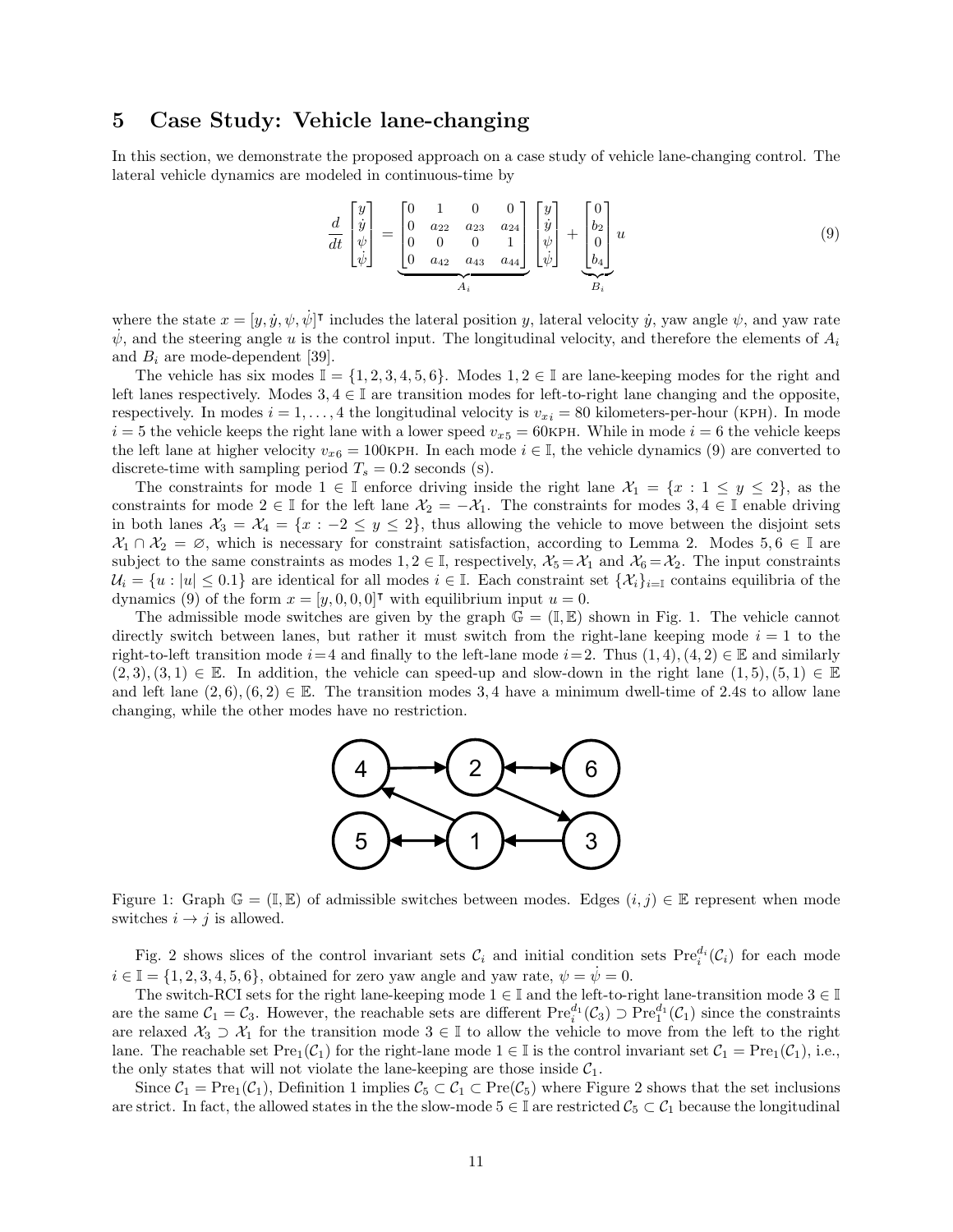

Figure 2: Sets for each mode  $i \in \mathbb{I} = \{1, 2, 3, 4, 5, 6\}$ . Grey sets are state constraint sets  $\mathcal{X}_i$  i.e. the lane boundaries, redsets are control invariant sets  $\mathcal{C}_i$ , and blue sets are initial condition sets  $\mathcal{X}_i^0 = \text{Pre}^d(\mathcal{C}_i)$ . Subfigures for each mode arrange in same pattern as Figure 1.

velocity is allowed to suddenly increase, resulting in less stable dynamics that the controller must suddenly accommodate. Conversely, the possibility of switching into the slow-mode dynamics  $5 \in \mathbb{I}$  does not restrict  $C_1 \subset \text{Pre}_5(\mathcal{C}_5)$  the behavior of the right-lane keeping mode  $1 \in \mathbb{I}$  since it becomes easier to satisfy the lane-keeping constraints due to the lower-speed. A similar relationship holds for  $C_2 \subset C_6 \subset Pre_2(C_2)$ .

The switch-RCI sets  $\{\mathcal{C}_i\}_{i=1,2,3,4,5,6}$  are exploited to design an MPC for lane-changing. The MPC computes the control input by solving (6) where the mode-dependent terminal constraint set (6d) is the control switch-invariant set  $\mathcal{C}_{\sigma(t)}$  for the current mode  $\sigma(t) \in \mathbb{I}$ . The horizon of the MPC is  $N = \max\left\{\frac{d_i}{T_s}\right\} = 12$ . The terminal and stage costs are mode-dependent and given by

$$
p_i(x) = ||x - r_i||_{P_i}^2
$$
  

$$
q_i(x, u) = ||x - r_i||_Q^2 + ||u||_R^2,
$$

where the mode-dependent references  $r_1 = r_3 = r_5 = 1.5$  and  $r_2 = r_4 = r_6 = -1.5$  are the centerlines of the right and left lanes respectively. The penalty matrices  $Q$  and  $R$  were chosen to provide reference tracking and a smooth transition between lanes. The terminal cost matrices  $P_i$  are the infinite-horizon cost-to-go matrix for the corresponding linear quadratic regulator (LQR) with the *i*-th modes dynamics i.e.  $(A_i, B_i)$ .

Fig. 3 shows the lateral position of the vehicle in closed-loop with a switched LQR and switched MPC controllers where the mode was selected by a high-level path-planner, in this case an invariant-set pathplanner [36–38]. While the LQR provides smooth tracking of the reference, it does not satisfy the constraints specified by the path-planner, which may result in a collision. Similarly, if the switch-invariant terminal constraints (6d) are omitted, the MPC problem (6) could become infeasible after a mode switch. Instead, the MPC (6) with the terminal constraint (6d), guarantees constraint satisfaction according to Theorem 3. This is confirmed by Fig. 3, which shows that the vehicle satisfies the lane-keeping constraints specified by the path-planner. Thus, the theoretical contributions of this paper enabled the design of an MPC that retains the smooth reference tracking of LQR while ensuring that the lane-keeping constraints specified by the path-planner are always satisfied.

### 6 Conclusions

This paper derived necessary and sufficient conditions for guaranteeing constraint satisfaction in constrained switched systems where the dwell-time and admissible mode switches are restricted. The conditions were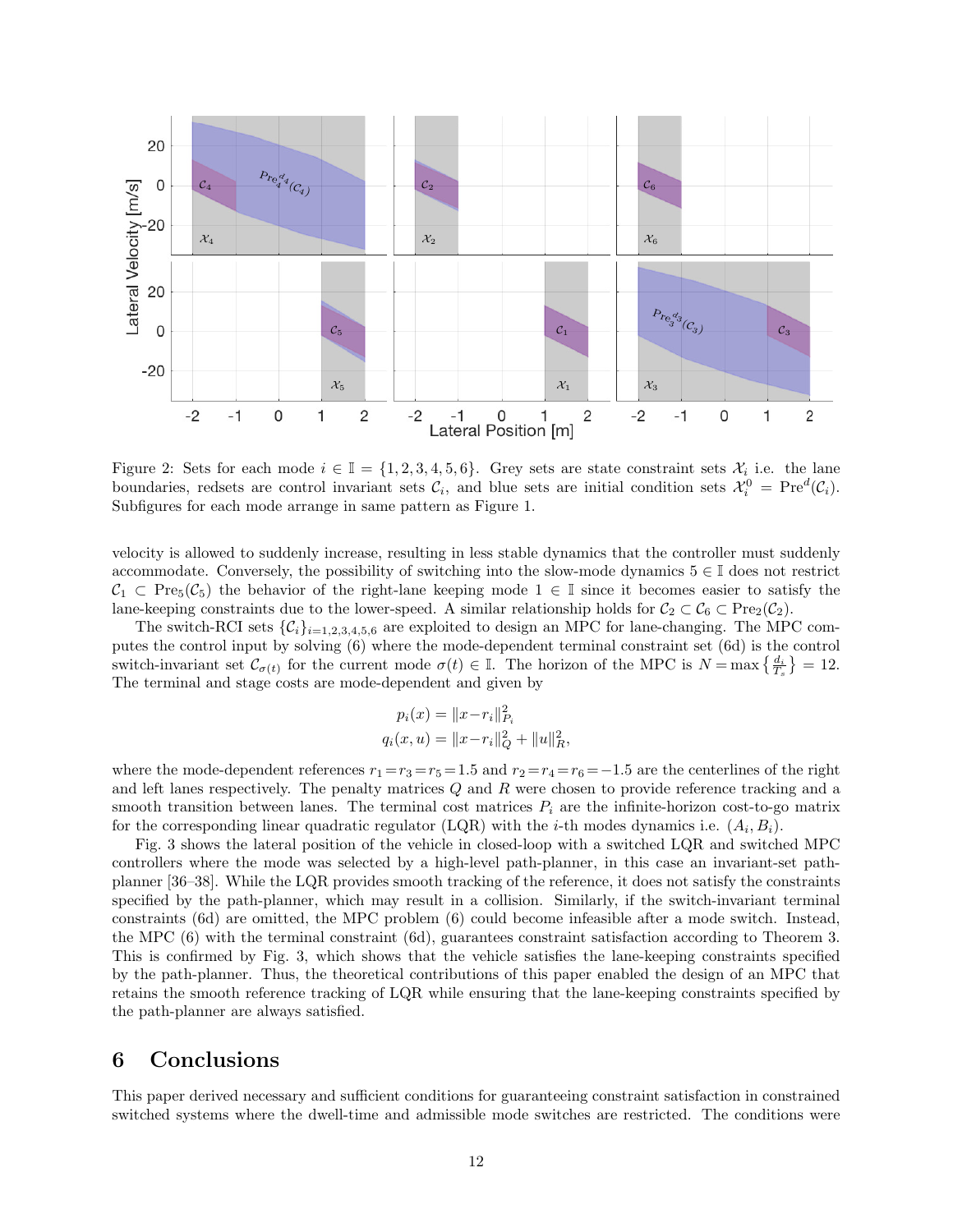

Figure 3: Lateral position  $y(t)$  and mode  $\sigma(t)$  for a vehicle during a lane change maneuver. The shaded regions show the lane constraints at each time. Observe that the MPC achieves constraint satisfaction for all maneuvers, while the LQR does not.

derived using switch-RCI sets that are constraint admissible control invariant set with the additional property that constraints are enforce during the transit after a mode switch. The switch-RCI sets were used to design persistently feasible model predictive controllers. The switch-RCI sets and MPC were demonstrated on a vehicle lane-changing case study in which the dynamics and constraints of the vehicle were selected by a high-level path-planner. The only restriction that the controller imposed on the path-planner to ensure constraint enforcement, was the minimum amount of time between lane change requests.

## References

- [1] P. J. Antsaklis, "A brief introduction to the theory and applications of hybrid systems," in Special Issue on Hybrid Systems: Theory and Applications, 2000.
- [2] S. Di Cairano, J. Doering, I. Kolmanovsky, and D. Hrovat, "Model predictive control of engine speed during vehicle deceleration," Control Systems Technology, 2014.
- [3] V. Pavlovic, J. Rehg, and J. MacCormick, "Learning switching linear models of human motion," in Advances in Neural Information Processing Systems 13, 2001.
- [4] A. Ames, R. Sinnet, and E. Wendel, "Three-dimensional kneed bipedal walking: A hybrid geometric approach," in Hybrid Systems: Computation and Control. Springer, 2009, pp. 16–30.
- [5] J. Zhou, D. Burns, C. Danielson, and S. Di Cairano, "A reconfigurable plug-and-play model predictive control for multi-evaporator vapor compression systems," in American Control Conference, 2015.
- [6] D. J. Burns, C. Danielson, J. Zhou, and S. Di Cairano, "Reconfigurable model predictive control for multievaporator vapor compression systems," Transactions on Control Systems Technology, 2018.
- [7] N. Wada, K. Saito, and M. Saeki, "Model predictive control for linear parameter varying systems using parameter dependent lyapunov function," Circuits and Systems II, 2006.
- [8] J. Daafouz and J. Bernussou, "Parameter dependent lyapunov functions for discrete time systems with time varying parametric uncertainies," Systems & Control Letters, 2001.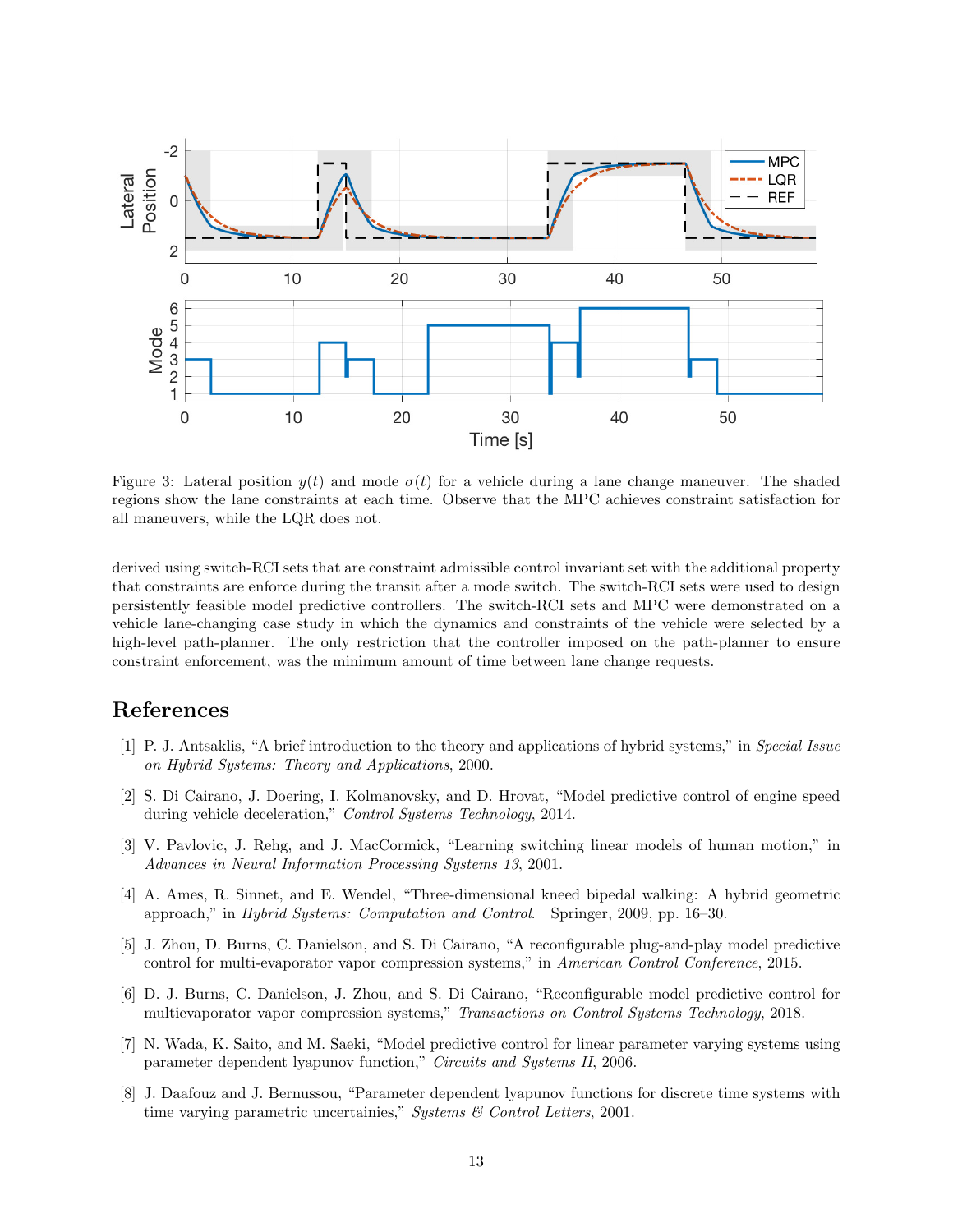- [9] F. Cuzzola, J. Geromel, and M. Morari, "An improved approach for constrained robust model predictive control," Automatica, 2002.
- [10] W. Heemels, J. Daafouz, and G. Millerioux, "Observer-based control of discrete-time lpv systems with uncertain parameters," Automatic Control, 2010.
- [11] S. Di Cairano, "Model adjustable predictive control with stability guarantees," in American Control Conf., 2015.
- [12] J.-P. Aubin, Viability Theory. Birkhauser Boston Inc., 1991.
- [13] D. Liberzon and A. Morse, "Basic problems in stability and design of switched systems," IEEE Control Systems Magazine, 1999.
- [14] A. Morse, "Supervisory control of families of linear set-point controllers part i. exact matching," IEEE Transactions on Automatic Control, 1996.
- [15] J. P. Hespanha and A. S. Morse, "Stability of switched systems with average dwell-time," in Decision and Control, 1999. Proceedings of the 38th IEEE Conference on, 1999.
- [16] F. Blanchini and S. Miani, *Set-Theoretic Methods in Control.* Birkhäuser, 2007.
- [17] P. Grieder, S. Rakovic, M. Morari, and D. Mayne, "Invariant sets for switched discrete time systems subject to bounded disturbances," IFAC World Congress, 2005.
- [18] M. Dehghan and C.-J. Ong, "Characterization and computation of disturbance invariant sets for constrained switched linear systems with dwell time restriction," Automatica, 2012.
- [19] N. Athanasopoulos, K. Smpoukis, and R. M. Jungers, "Invariant sets analysis for constrained switching systems," IEEE Control Systems Letters, Oct 2017.
- [20] H. M. A., S. Antonio, A. Carlos, and Q. Andrés, "Reliable controllable sets for constrained markov-jump linear systems," International Journal of Robust and Nonlinear Control, 2015.
- [21] E. De Santis, M. Di Benedetto, and L. Berardi, "Computation of maximal safe sets for switching systems," IEEE Transactions on Automatic Control, Feb 2004.
- [22] L. Bridgeman, C. Danielson, and S. Di Cairano, "Stability and feasibility of MPC for switched linear systems with dwell-time constraints," in American Control Conference, 2016.
- [23] P. Mhaskar, N. El-Farra, and P. Christofides, "Predictive control of switched nonlinear systems with scheduled mode transitions," Trans. on Automatic Control, 2005.
- [24] ——, "Robust predictive control of switched systems: satisfying uncertain schedules subject to state and control constraints," J. of Adaptive Control and Signal Processing, 2008.
- [25] M. Müller, P. Martius, and F. Allgöwer, "Model predictive control of switched nonlinear systems under average dwell-time," J. of Process Control, 2012.
- [26] L. Zhang, S. Zhuang, and R. Braatz, "Switched model predictive control of switched linear systems: Feasibility, stability and robustness," Automatica, vol. 67, 2016.
- [27] C. Danielson, L. Bridgeman, and S. Di Cairano, "Constraint satisfaction for switched linear systems with restricted dwell-time," in American Control Conference, 2017.
- [28] B. Grünbaum, Convex polytopes. Springer, 2003.
- [29] G. Ziegler, Lectures on Polytopes. Springer New York, 2012.
- [30] S. Boyd, L. El Ghaoui, E. Feron, and V. Balakrishnan, *Linear matrix inequalities in system and control* theory. SIAM, 1994.